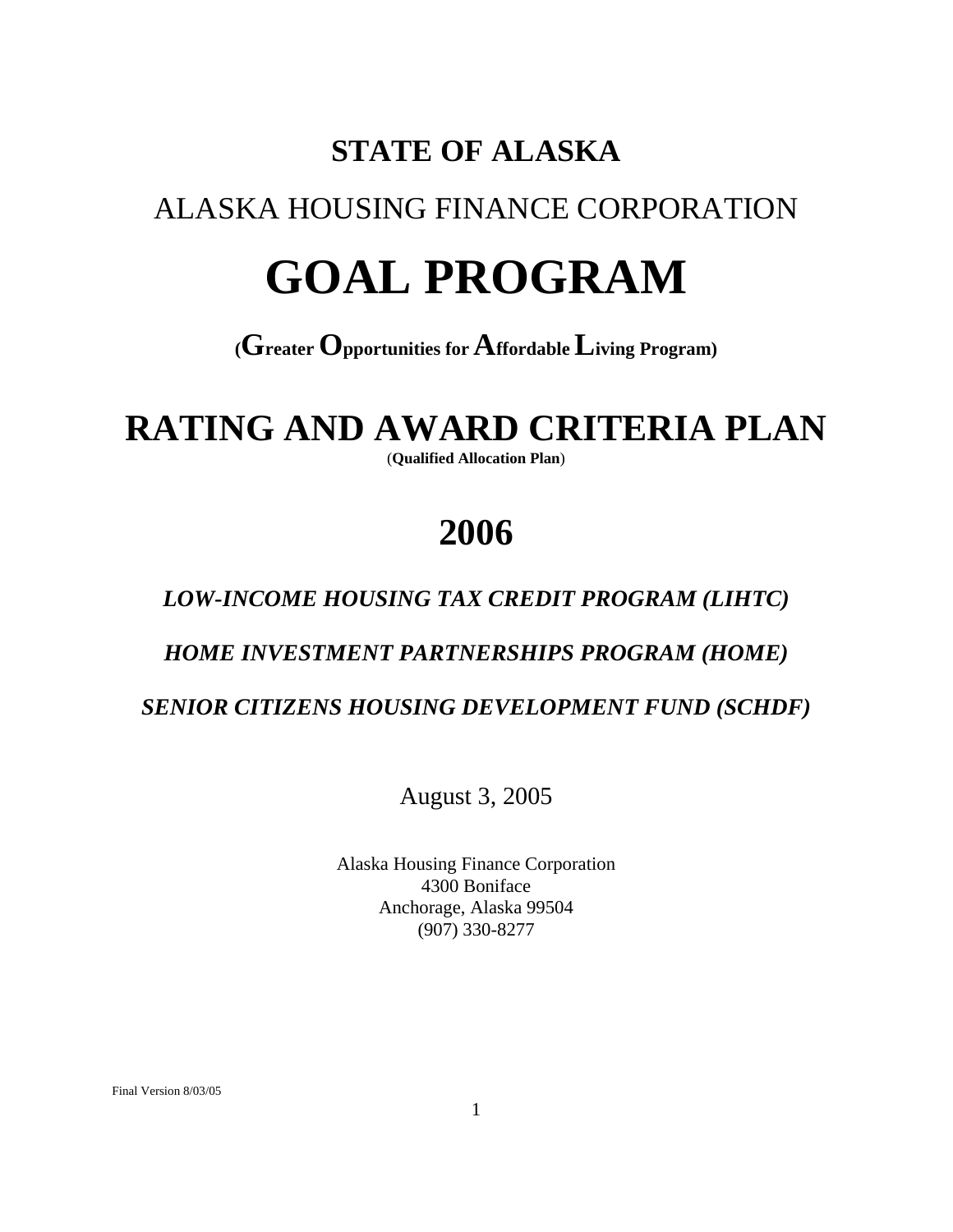## **TABLE OF CONTENTS**

| $\bm{I}$ .  |                                                                                                                           |  |
|-------------|---------------------------------------------------------------------------------------------------------------------------|--|
| II.         |                                                                                                                           |  |
| <b>III.</b> |                                                                                                                           |  |
| IV.         |                                                                                                                           |  |
|             | USDA Rural Development Section 515 and 538 projects, HUD Section 8 Contract Project                                       |  |
|             |                                                                                                                           |  |
|             |                                                                                                                           |  |
| V.          |                                                                                                                           |  |
|             |                                                                                                                           |  |
| VI.         |                                                                                                                           |  |
| VII.        |                                                                                                                           |  |
| VIII.       |                                                                                                                           |  |
|             | Project Serves The Lowest Income Tenants (Maximum 20 Points)  12<br>$A(1)$ .                                              |  |
|             | $B(1)$ .                                                                                                                  |  |
| C.          | Community Revitalization Projects Located in a Qualified Census Tract (5 Points) 13                                       |  |
| D.          |                                                                                                                           |  |
| Е.          | Project Leveraging, including "Matching" Contributions (Maximum 20 Points)  14                                            |  |
| F.          |                                                                                                                           |  |
| G.          | Need for the Proposed Project in the Local Area (Maximum 10 Points) 16                                                    |  |
| H.          | 1.<br>2.<br>Availability of Larger Units for Households with Children (Maximum 10 Points)18<br>3.<br>4.<br>6.<br>7.<br>8. |  |
| I.          |                                                                                                                           |  |
| J.          |                                                                                                                           |  |
| Κ.          |                                                                                                                           |  |
| IX.         | PROJECT CHANGES AND NON-COMPLIANCE WITH RATING CRITERIA                                                                   |  |
| Х.          |                                                                                                                           |  |
| XI.         |                                                                                                                           |  |
|             | Final Version 8/03/05                                                                                                     |  |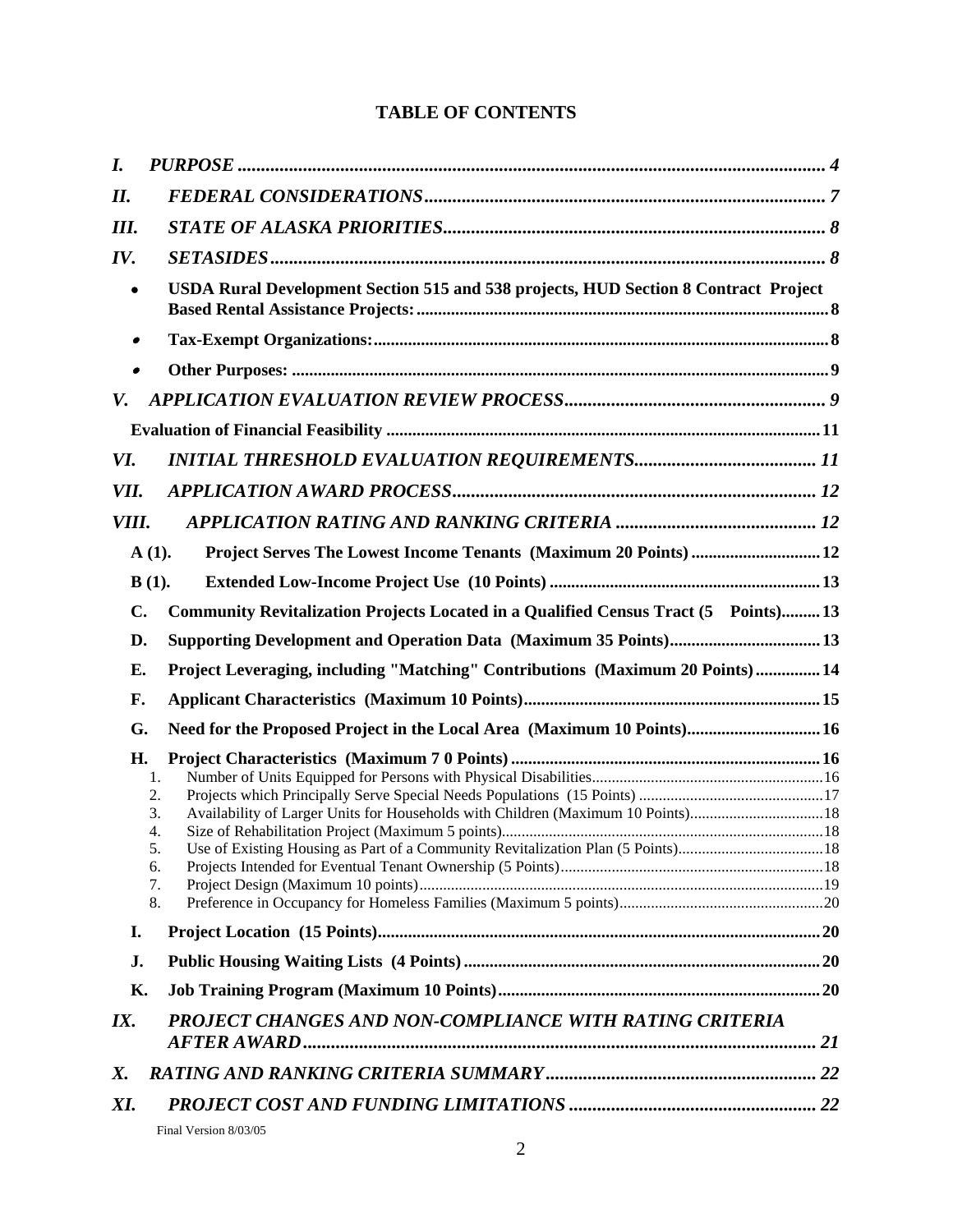| A.             |                                                                                                                         |  |
|----------------|-------------------------------------------------------------------------------------------------------------------------|--|
| <b>B.</b>      |                                                                                                                         |  |
| $\mathbf{C}$ . |                                                                                                                         |  |
| D.             |                                                                                                                         |  |
| Е.             |                                                                                                                         |  |
| F.             |                                                                                                                         |  |
| G.             |                                                                                                                         |  |
| Н.             |                                                                                                                         |  |
| I.             |                                                                                                                         |  |
| XII.           | ALLOCATION OF TAX CREDITS TO PROJECTS FINANCED WITH TAX-<br><b>EXEMPT BONDS EXCEEDING 50% OF TOTAL PROJECT COSTS 25</b> |  |
| XIII.          |                                                                                                                         |  |
| XIV.           |                                                                                                                         |  |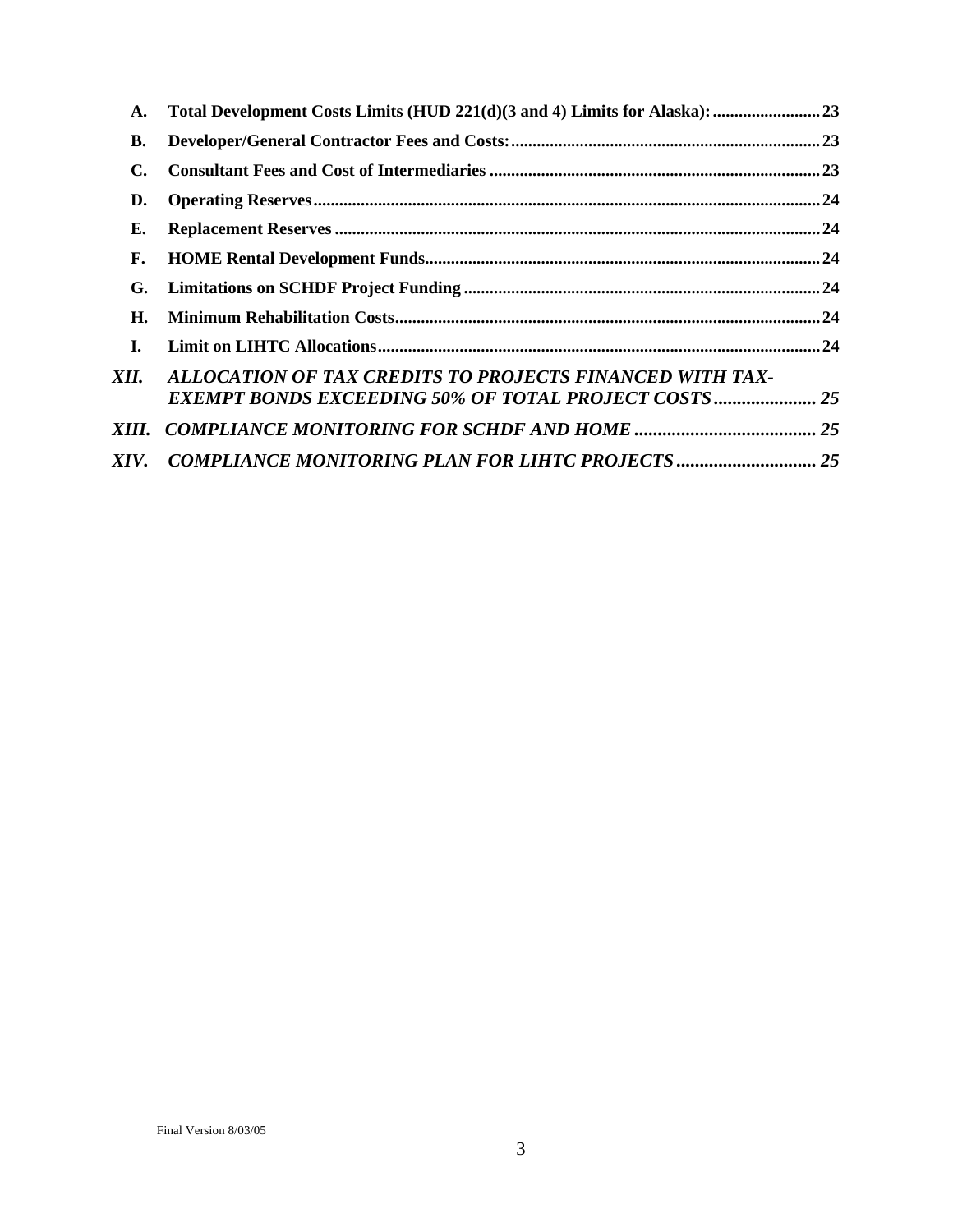#### <span id="page-3-0"></span>**I. PURPOSE**

The rating and award criteria outlined herein has been prepared by the Alaska Housing Finance Corporation (AHFC) to establish the criteria which will be used to award Greater Opportunities for Affordable Living (GOAL) Program funds. This program contains three funding sources - Low-Income Housing Tax Credits (LIHTCs), Home Investment Partnership Program (HOME) funds, and Senior Citizen's Housing Development Fund (SCHDF) grants.

The rating and award criteria established herein, also referred to as the Qualified Allocation Plan, complies with the requirements of Title 26, U.S.C. Section 42 of the Internal Revenue Service Code, as amended ("Section 42").

It is AHFC's policy to encourage the responsible development of housing for seniors, lowerincome persons and families through the allocation of GOAL program funds. A separate policy and procedures manual for the GOAL program is available from AHFC.

Additionally, it is AHFC's policy to minimize the impact of the GOAL program on existing residents of buildings that will be acquired or rehabilitated, where relocation of existing residents will occur. As such, a relocation assistance plan is required of all applicants, where appropriate.

In determining the appropriate amount of GOAL program funds to be awarded, AHFC will consider the sources and availability of other funds, the reasonableness of development and operating costs, anticipated project operating revenue, and the expected proceeds from the sale of LIHTCs (if applicable).

#### Fair Housing and Civil Rights Statement

It is a requirement of receipt of any funding under the GOAL program that any owner/developer/borrower and any of its employees, agents or sub-contractors understands and agrees that it is the total responsibility of the owner to adhere to and comply with all Federal Civil Rights legislation inclusive of the Fair Housing Laws, Section 504 of the Rehabilitation Act of 1973, the Americans with Disabilities Act as well as any state or local Civil Rights legislation along with any required related codes and Laws. Should AHFC not specify any requirements, such as design, it is none the less the owners responsibility to be aware of and comply with all non-discrimination provisions relating to race, color religion, sex, handicap, familial status, national origin and any other classes protected in Alaska. This includes design requirements for construction and rehabilitation, Equal Opportunity in regard to marketing and tenant selection (affirmative marketing procedures) and reasonable accommodation and modification for those tenants covered under the law.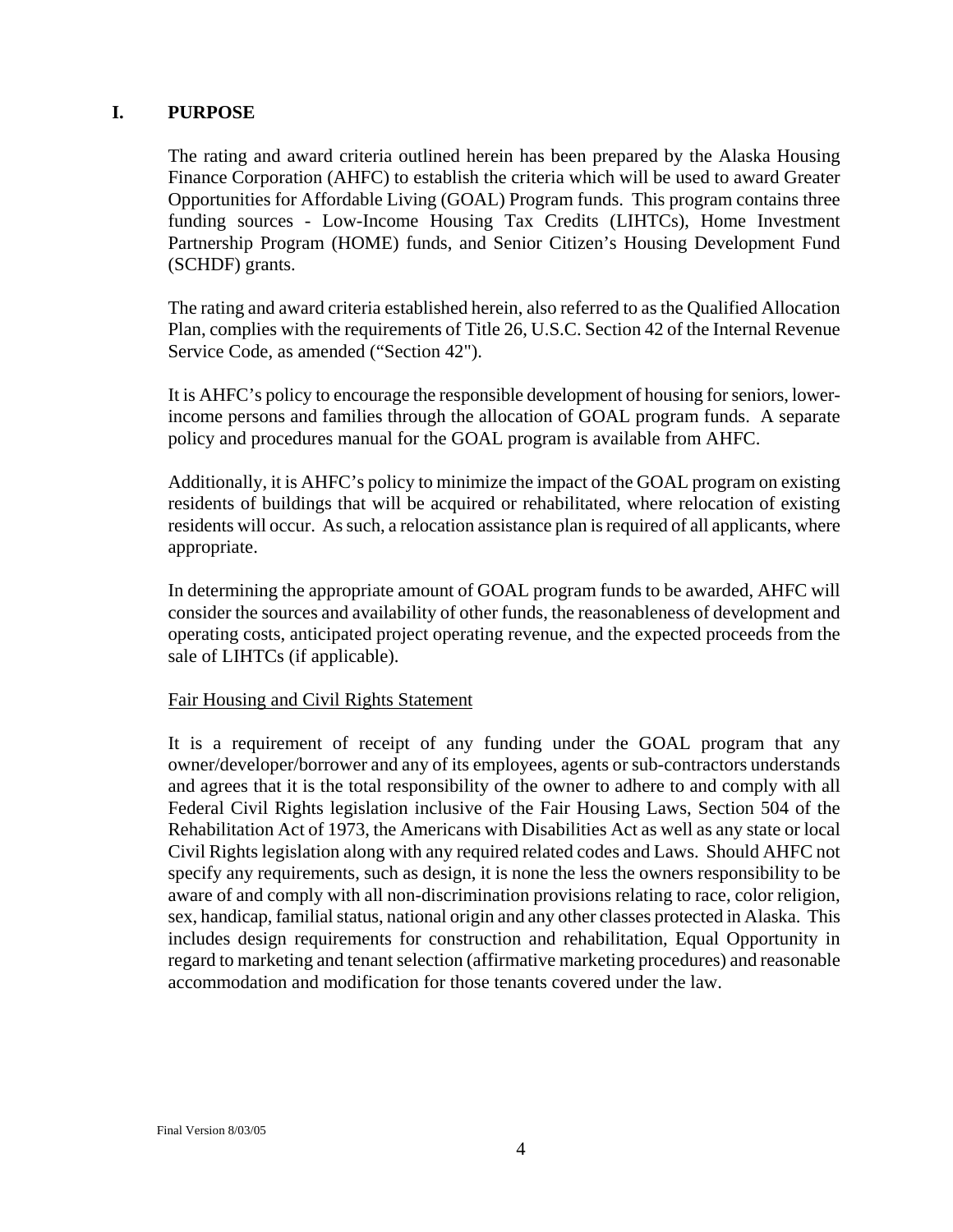#### Definitions:

"**accessible unit**" – a unit or property that is in compliance with the design requirements for all multi-family properties covered under the Fair Housing Act Amendments of 1989. Generally refers to the egress into a unit and the ability of a person in a wheelchair to maneuver within the unit.

"**community revitalization plan**" – a local comprehensive planning document that specifically includes community revitalization as a priority or defines community revitalization efforts that are consistent with that comprehensive document. If no comprehensive planning document is prepared in a community, then a letter from the chief executive officer of the local government attesting to a proposed housing project's role in achieving community revitalization will substitute.

"**development proforma**" – a listing of all of the costs associated with the development of a project and the sources of funds used to pay for the development.

"**equipped**" - all the requirements of an accessible unit have been satisfied plus the unit is equipped with grab bars, roll-under counters, bathrooms with roll-in or seated shower stalls or tubs, and other applicable equipment for persons with hearing or vision disabilities.

"**GOAL** (Greater Opportunities for Affordable Living)" - a term used to describe the three funding programs (Low-Income Housing Tax Credits (LIHTCs), Home Investment Partnership Program (HOME) funds, and Senior Citizen  $\Box s$  Housing Development Fund (SCHDF)) that have been combined into one application process.

"**HOME** (**Home Investment Partnerships Program)**" – a program of the U.S. Department of Housing and Urban Development (HUD) which provides grant funds administered by AHFC for the development of affordable low-moderate income housing.

"**Homeless**" - a person is considered homeless if he/she resides in places not meant for human habitation, such as cars, parks, sidewalks, abandoned buildings (on the street); in an emergency shelter; and in transitional or supportive housing for homeless persons who originally came from the streets or emergency shelters. In any of the above places but is spending a short time (up to 30 consecutive days) in a hospital or other institution.

## Or:

Is being evicted within a week from a private dwelling unit and no subsequent residence has been identified and the person lacks the resources and support networks needed to obtain housing.

Is being discharged within a week from an institution, such as a mental health or substance abuse treatment facility or a jail/prison, in which the person has been a resident for more than 30 consecutive days and no subsequent residence has been identified and the person lacks the resources and support networks needed to obtain housing.

Final Version 8/03/05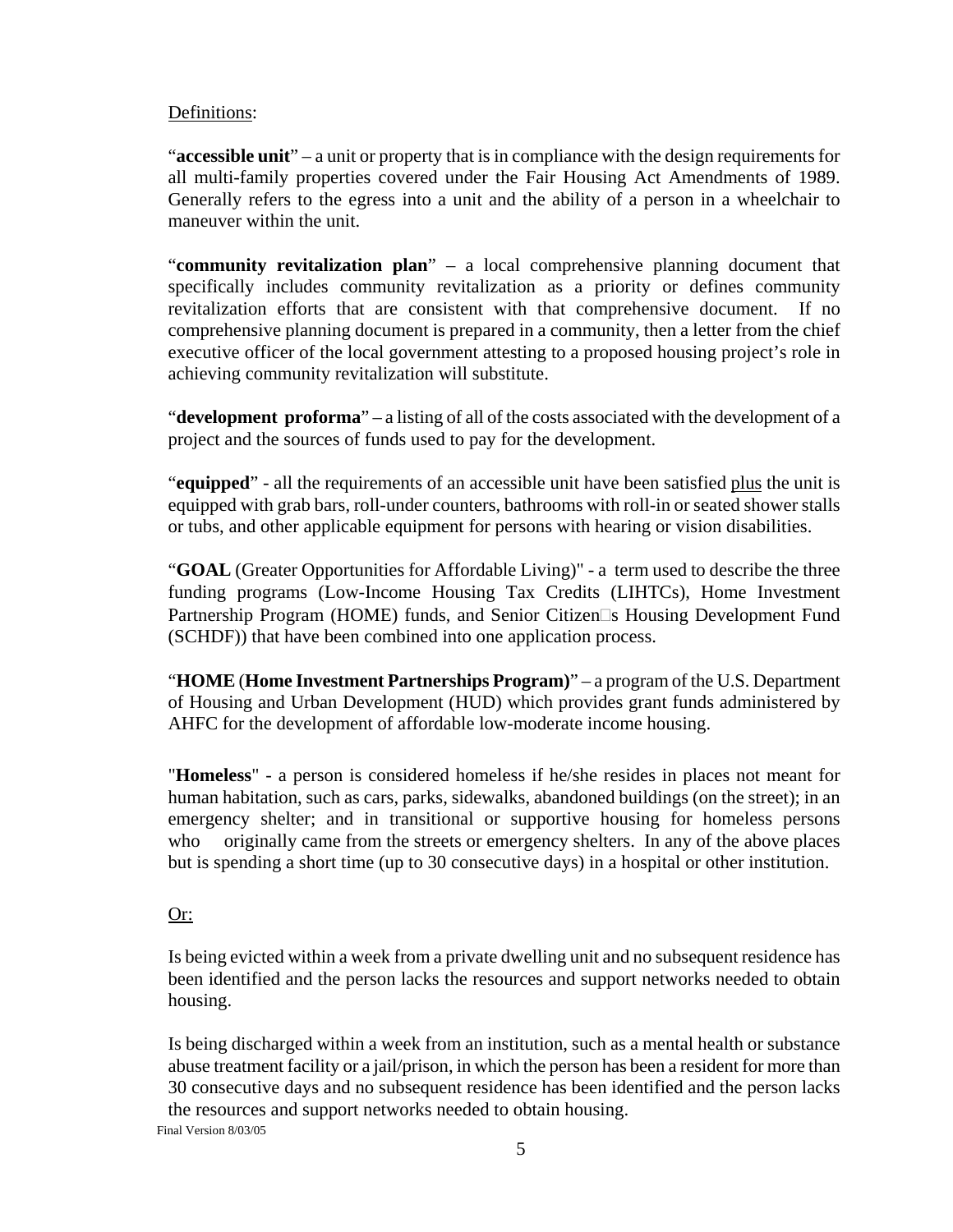Is fleeing a domestic violence housing situation and no subsequent residence has been identified and the person lacks the resources and support networks needed to obtain housing.

Is an individual(s) who lacks a fixed, regular and adequate nighttime residence and includes: children and youths who are sharing the housing of other persons due to loss of housing, economic hardship, or similar reason; are living in motels, hotels, trailer parks, or camping grounds due to the lack of alternative adequate accommodations; are living in emergency or transitional shelters; are abandoned in hospitals; or are awaiting foster care placement.

"**leverage**" – sources of development cost funding that do not meet the federal definition of "match" under the HOME program (i.e. owner cash).

"**Low-Income Housing Tax Credits** (LIHTC)" – a program of the Internal Revenue Service administrated by AHFC which provides federal tax credits to owners of low-moderate income affordable housing.

"**match**" – sources of funding for development costs that meet the federal definition under the HOME program (land donations, below market interest rate savings, etc.)

"**operating proforma**" – a listing of all of the operating expenses (utilities, taxes, insurance, etc.) associated with managing and maintaining a rental property and a listing of the anticipated revenue to be obtained from the property.

"**operating reserve**" – an amount of money included as part of the development budget to be used as a cushion against unforeseen changes in operating expenses for a proejct in future years.

"**Qualified Census Tract**" – a federally designated area that has a relatively high cost of housing development relative to the income of the residents. Enables a LIHTC project located in this area to receive 30% more tax credit.

"**replacement reserve**" – also known as a reserve for capital replacement. An amount of money used to pay for major capital expenses that occur during the life of the project, such as boiler replacement, roof repairs, appliance replacement, etc.

"**Rural community**" – defined under state statute as a community with a population of 6,500 or less that is not connected by road or rail to Anchorage or Fairbanks, or with a population of 1,600 or less that is connected by road or rail to Anchorage or Fairbanks and at least fifty (50) statute miles outside of Anchorage or twenty-five (25) statute miles outside of Fairbanks. In this definition, a connected by road's does not include a connection by the Alaska Marine Highway System.

"**Senior Citizen's Housing Development Fund** (SCHDF)" – an AHFC funded program approved in annual appropriations by the Alaska State Legislature. Program funds may be granted to not-for-profit organizations for senior housing that meets the state definition of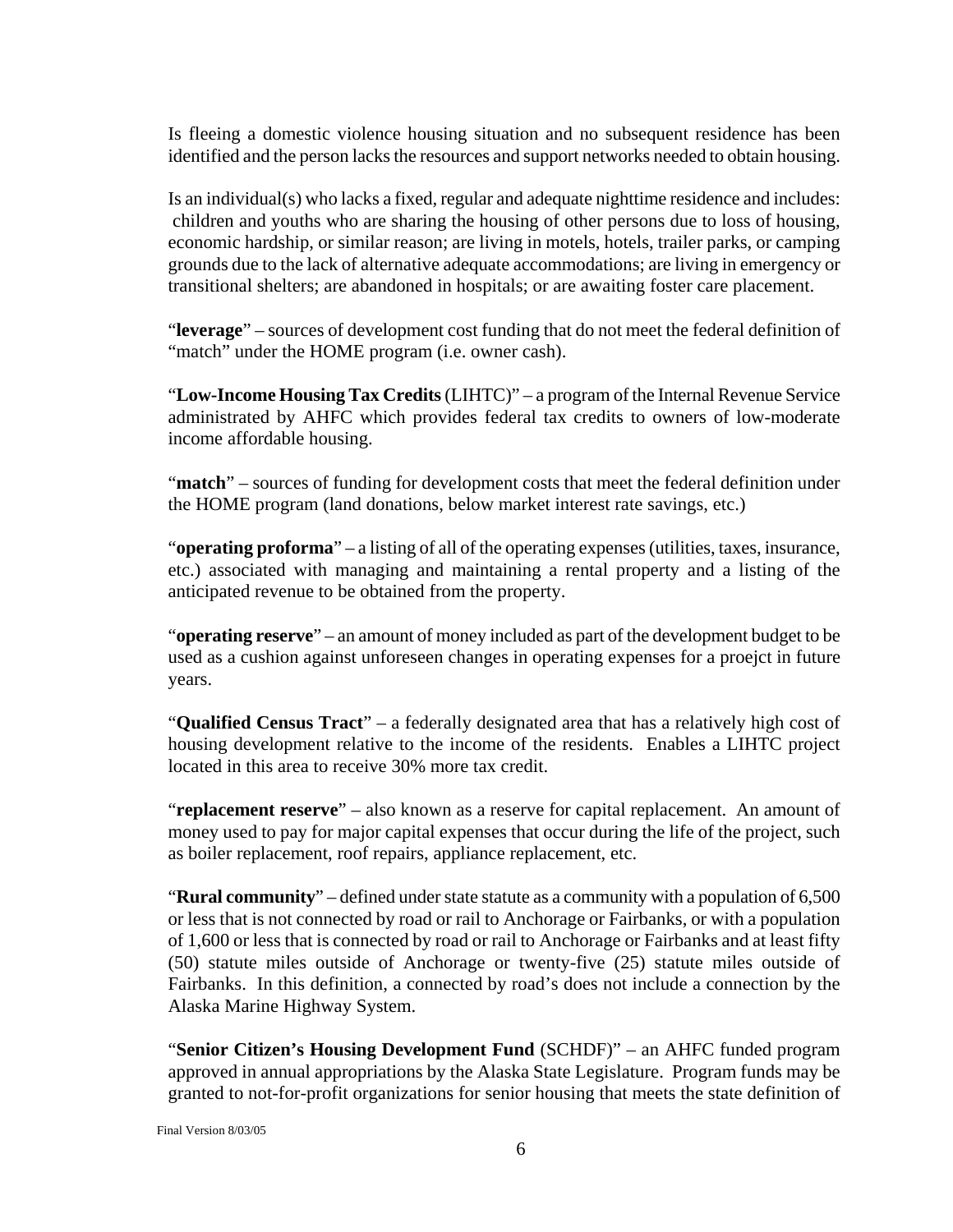<span id="page-6-0"></span>"senior household."

"**Special Needs Populations**" – defined as senior households, households with persons with mental or physical disabilities, the homeless, and persons earning less than 30% of the median income for their area.

"**Senior Citizen**" – for federally funded projects, households must meet the definition established in the Fair Housing Act Amendments of 1989. However, the SCHDF program, the definition is 60 years of age or older.

"**Third -party**" - means a person or organization which is not the applicant/sponsor of the application or project.

"**U.S. Department of Agriculture- RD Section 515 program**" – a federal program for lowincome rental housing which provides low-interest financing and rental assistance to private for-profit or not-for-profit owners/developers.

"**very-low income**" – families at or below 50% of the area median income adjusted for family size.

## **II. FEDERAL CONSIDERATIONS**

26 U.S.C. Section 42 (IRS Code) establishes the following preferences for the LIHTC program:

- 1. Projects that serve the lowest income tenants;
- 2. Projects that are obligated to serve qualified tenants for the longest period of time.
- 3. Projects that are located in a qualified census tract (as defined in subsection  $42 \text{ (d)(5)(C)}$ ) and the development of which contributes to a concerted community revitalization plan.

26 U.S.C. Section 42 also requires that AHFC consider the following project characteristic factors in selecting applications that receive LIHTCs:

- 1. Project Location (rural versus urban; revitalization area, etc.);
- 2. Housing Needs Characteristics (demand and need for the project);
- 3. Project Characteristics, including whether the project includes the use of existing housing as a part of a community revitalization plan (accessible units; unit & project size; design features, etc.);
- 4. Sponsor (applicant) Characteristics (experience in developing, owning, managing);
- 5. Targeting of Individuals on Public Housing Waiting Lists (preferences);
- 6. Targeting of Special Needs Populations (preferences for defined special needs);
- 7. Tenant populations of households with children; and
- 8. Projects intended for eventual tenant ownership.

These priorities and additional criteria are consistent with the AHFC's corporate mission and the State of Alaska's Housing and Community Development Plan (HCD Plan). They are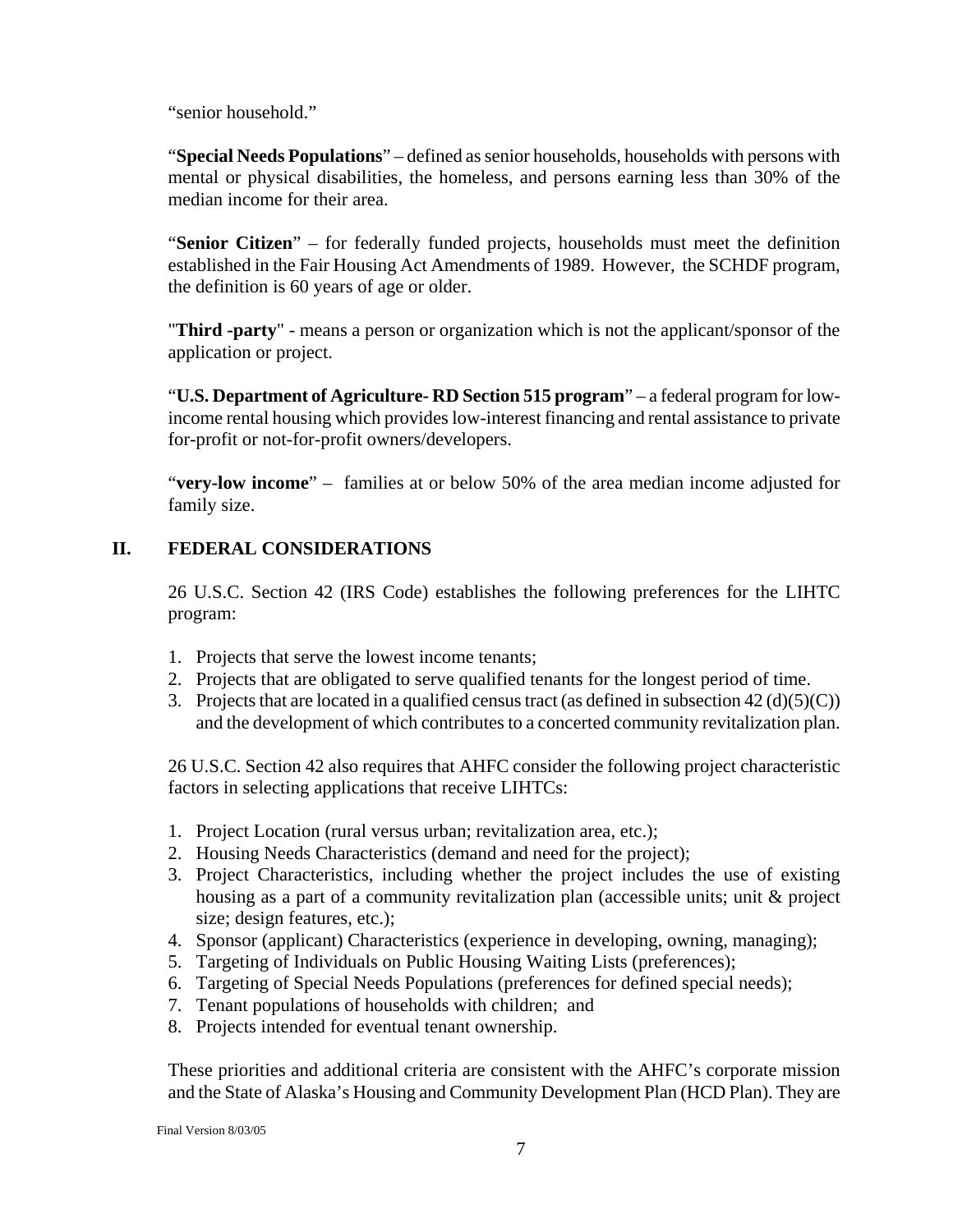<span id="page-7-0"></span>incorporated as priorities under the entire GOAL program, including HOME and SCHDF. AHFC will award points in the rating process to projects that commit to meeting these objectives.

#### **III. STATE OF ALASKA PRIORITIES**

State of Alaska priorities shall include projects that:

- 1. Have only the amount of subsidy necessary, over and above the amount of debt that can be supported, to make the project financially feasible (from both a developmental and operational viewpoint);
- 2. Leverage GOAL program funds with other funding sources, including those which qualify as "match" under 24 CFR part 92 of the HUD regulations;
- 3. Will be developed by applicants/sponsors who demonstrate the greatest capability to carry out the project;
- 4. Address the highest need for low-income housing in the local rental market;
- 5. Target "special needs populations" (i.e. senior citizens, persons who experience mental or physical disabilities, homeless persons, and families whose income does not exceed 30% of the area median income, adjusted for family size);
- 6. Include larger units (i.e., greater number of bedrooms) for families;
- 7. Are located in "rural" communities, as defined by AHFC;
- 8. Are located in state declared disaster areas;
- 9. Provide meaningful training and employment opportunities for Alaskans.

AHFC will award points in the rating process to projects that address these priorities.

## **IV. SETASIDES**

The award of GOAL program funds is subject to the following set-asides:

• USDA Rural Development Section 515 and 538 projects, HUD Section 8 Contract Project Based Rental Assistance Projects:

There will be a set-aside of 20% of the available low income housing tax credit in the first round of annual funding reserved for these set-aside projects for the GOAL program. If there are no such projects that are awarded funds in the first round, or those set-aside projects that are funded do not use the entire 20% set-aside, then AHFC may reallocate the set-aside tax credit to other qualified non-set-aside projects.

•Tax-Exempt Organizations:

> There will be a set-aside of 10% of the available low income housing tax credit annual funding reserved for projects sponsored by eligible  $501(c)(3)$  tax-exempt organizations who have as one of their tax-exempt purposes, the provision of low-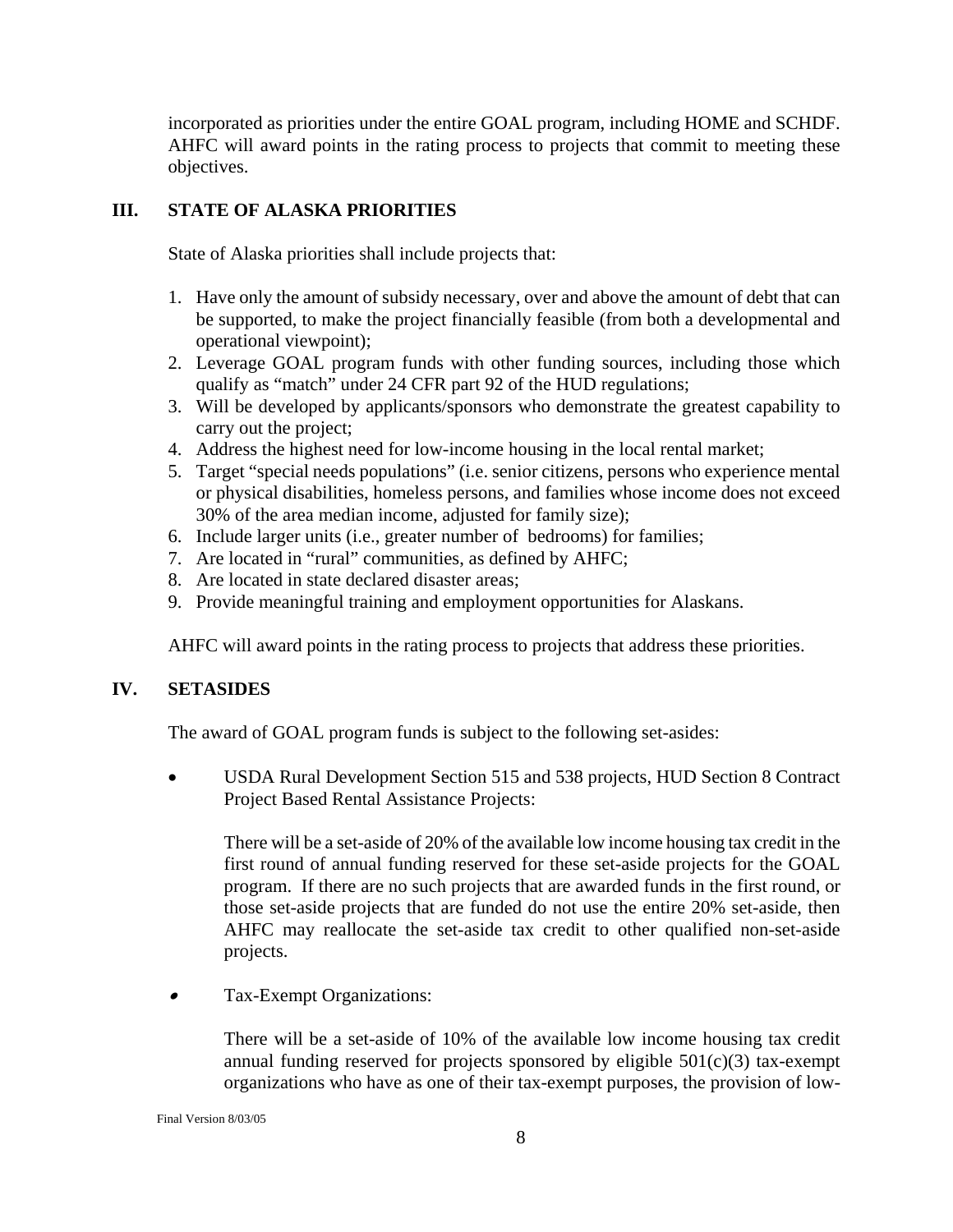income housing. This set-aside is mandated under 26 U.S.C. Section 42(i)(5), the Internal Revenue Service Code*.*

<span id="page-8-0"></span>•Other Purposes:

> AHFC, at its discretion, may use a portion of the annual state tax credit cap to engage in demonstration projects that fulfill the mission of AHFC and are consistent with this qualified allocation plan and the requirements of 26 U.S.C. Section 42 of the Internal Revenue Service Code*.*

## **V. APPLICATION EVALUATION REVIEW PROCESS**

Each application received by AHFC will be reviewed by staff to determine whether the minimum application submission requirements have been satisfied by the applicant ("threshold evaluation"). If the applicant fails to submit required application material by the deadline established by AHFC, the application will be denied any further review or consideration. Applications that pass the threshold evaluation will be forwarded to an Evaluation Review Committee consisting of persons appointed by AHFC's executive director/chief executive officer (CEO), or his/her designee.

The committee shall include at least three, but no more than five evaluation members. Evaluation members may include, but will not be limited to, a representative(s) from AHFC, the U.S. Department of Housing and Urban Development, and/or the real estate, construction, or finance industries. Committee members will evaluate and rate applications which pass the threshold review, in accordance with the rating criteria set forth in this plan. Based on the results of the rating process and the selection criteria identified herein, an award recommendation will be submitted to AHFC's CEO.

#### Funding Considerations

The CEO may use considerations other than the point ranking to make the final funding awards. These considerations are:

- 1. The maximum legal and AHFC annual programmatic funding limits;
- 2. Levels of funding necessary, in AHFC's opinion, to result in a financially feasible project, including a recommendation of no funding if sufficient debt can be supported;
- 3. Distribution of GOAL funds in such a manner to maximize the number of financially feasible projects which receive funding, even though this may result in the award of funds or tax credits outside of actual application rankings established by the rating process. This ability is necessary to ensure that a high ranked application(s) would not necessarily secure all, or most, of the available GOAL funds at the expense of a greater number of other worthy lesser ranked projects;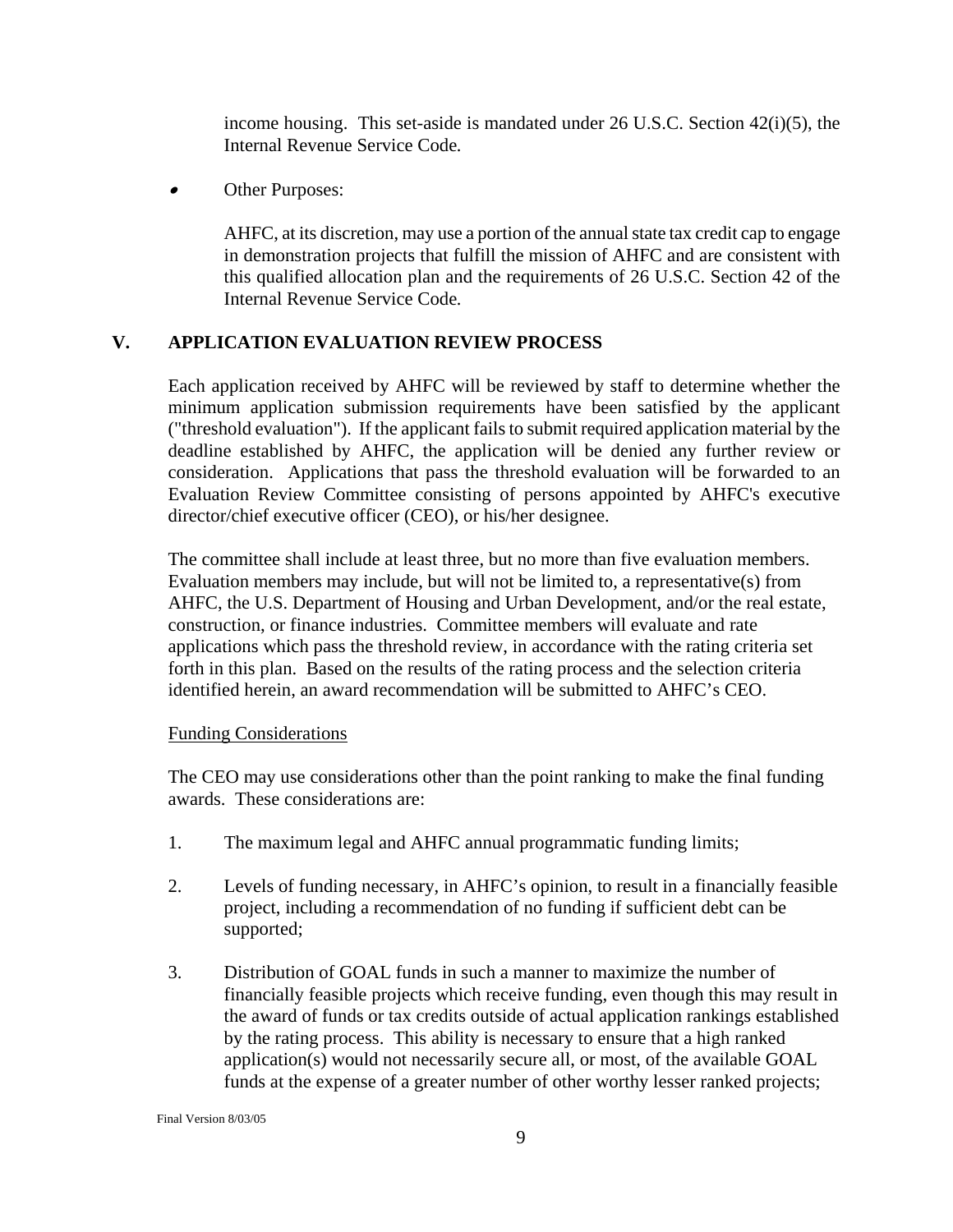- 4. Levels of funding necessary, in AHFC's opinion, to satisfy the financing needs of earlier funded HOME, SCHDF, or LIHTC projects, which, as a result of amended underwriting assumptions (i.e., higher development costs or lesser net operating income than expected, etc.) or insufficient previous GOAL funding, have not yet resulted in a developed or completed project
- 5. A different amount of GOAL program funds or a different mix of funding sources than that requested by the applicant may be recommended in order to avoid over subsidizing, and to maximize leveraging and efficient utilization of all GOAL resources.
- 6. Increasing the spread of projects by geographic location.
- 7. "Responsible bidder". AHFC reserves the right to reject any grant application or request for funding from any applicant who has failed to perform or is partnered with a person or organization who has failed to perform any previous grant or contract with AHFC; who has previously failed to perform properly or to complete on time contracts of a similar nature; who qualifies or changes terms and conditions of the Notice of Funding Availability (NOFA), applicable restrictive covenants or loans in such a manner that is not responsive to the purpose sought by AHFC in issuing the NOFA, covenants or loans; who submits an application that contains faulty specifications or insufficient information that , in the opinion of AHFC, makes an application non-responsive to the NOFA; who submits a late application; who has not signed the application; who is not in a position to perform the work proposed in the application; who habitually and without just cause neglected the payment of bills or otherwise disregarded its obligations to subcontractors, material suppliers, or employees; who has shown a consistent practice of non-compliance with State and federal rules that govern housing development programs; who has unpaid taxes due to the State of Alaska or the U.S. government; where there is a conflict of interest with the applicant and board member or employee of AHFC; or when AHFC determines that the application is not in AHFC's best interest.

In those cases where the funding decision approved by AHFC's Executive Director/Chief Executive officer varies from that requested by the applicant, the applicant will be given notice of AHFC's intent to award the alternative funding reservation and/or award, and will be allowed to accept or deny the offered funding package. If the applicant chooses not to accept the funding package offered, no additional consideration will be given to that applicant during that funding cycle, and the declined GOAL program funds may be offered to another qualifying applicant(s). An applicant may have the right to appeal this decision under 15 AAC 151.830 and 15 AAC 150.220.

For any allocation of LIHTC that is made outside the priorities and selection criteria established by AHFC in this allocation plan, a written explanation will be made available to the general public, upon request.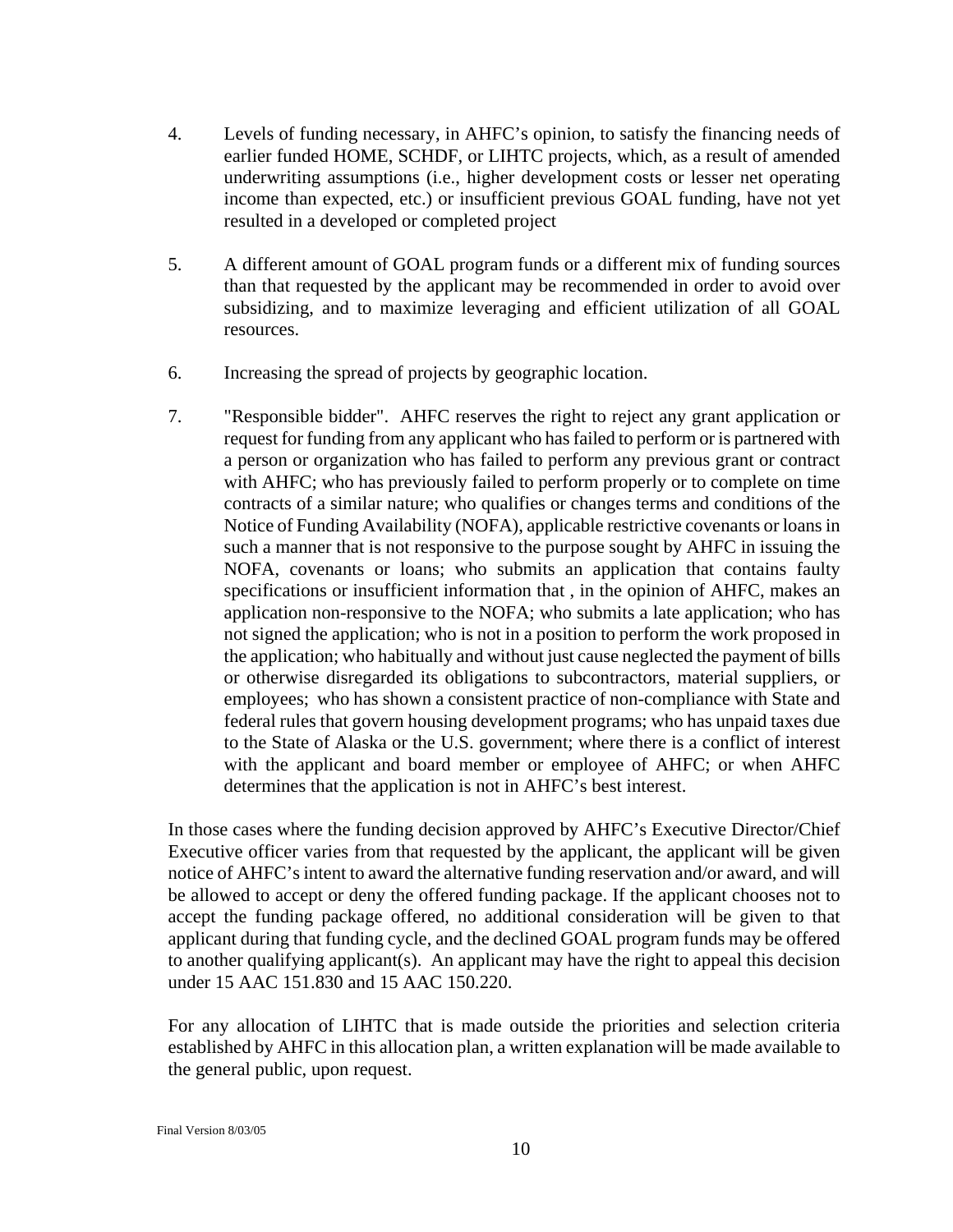<span id="page-10-0"></span>AHFC reserves the right to deny GOAL funds to any applicant, regardless of that applicant's point ranking if, in AHFC's sole determination, the applicant's proposed project is not financially feasible or viable. Additionally, GOAL funds may be awarded out of the ranking order established by the points earned. In such cases, this recommendation shall be based on the amount of GOAL funds requested, relative to the amount of funding available, as well as other selection criteria identified within the rating criteria plan.

#### Evaluation of Financial Feasibility

Under IRS Regulations 1.42-17, AHFC must evaluate the financial feasibility of a project three times during the development of the project. The three stages are application, allocation (carryover or issuance of 8609) and the placed in service date. The final evaluation for the issuance of the IRS Form 8609, "Low income Housing Credit Allocation Certification", must occur after the placed in service date.

Under IRS Regulation 1.42-17, owners must certify to all sources and uses of funds and the total financing planned for the project. Section 1.42-17 also specifies the type of information that must be provided by the owner and reviewed by AHFC as part of the evaluation.

For purposes of the evaluation done at allocation (carryover and 8609), the schedule of costs prepared by the owner must also include a Certified Public Accountant's audit report on the schedule. The CPA's audit must be conducted in accordance with generally accepted auditing standards. The audit report must be unqualified.

This requirement also pertains to all tax-exempt, bond-financed projects that are seeking credit under the provisions of Section XII of this allocation plan.

## **VI. INITIAL THRESHOLD EVALUATION REQUIREMENTS**

To satisfy minimum application requirements (threshold evaluation), the application package must include the following material, unless otherwise approved in writing by AHFC:

- 1. Completed application forms and all applicable certifications;
- 2. Submission of all required application material;
- 3. Payment of all applicable application fees;
- 4. Sufficient data, in AHFC's opinion, to determine the financial feasibility and long term viability of the project.
- 5. Sufficient data, in AHFC's opinion, to determine that the applicant and project is eligible to receive the GOAL program-funding source requested.
- 6. Applicant is considered to be a "responsible bidder."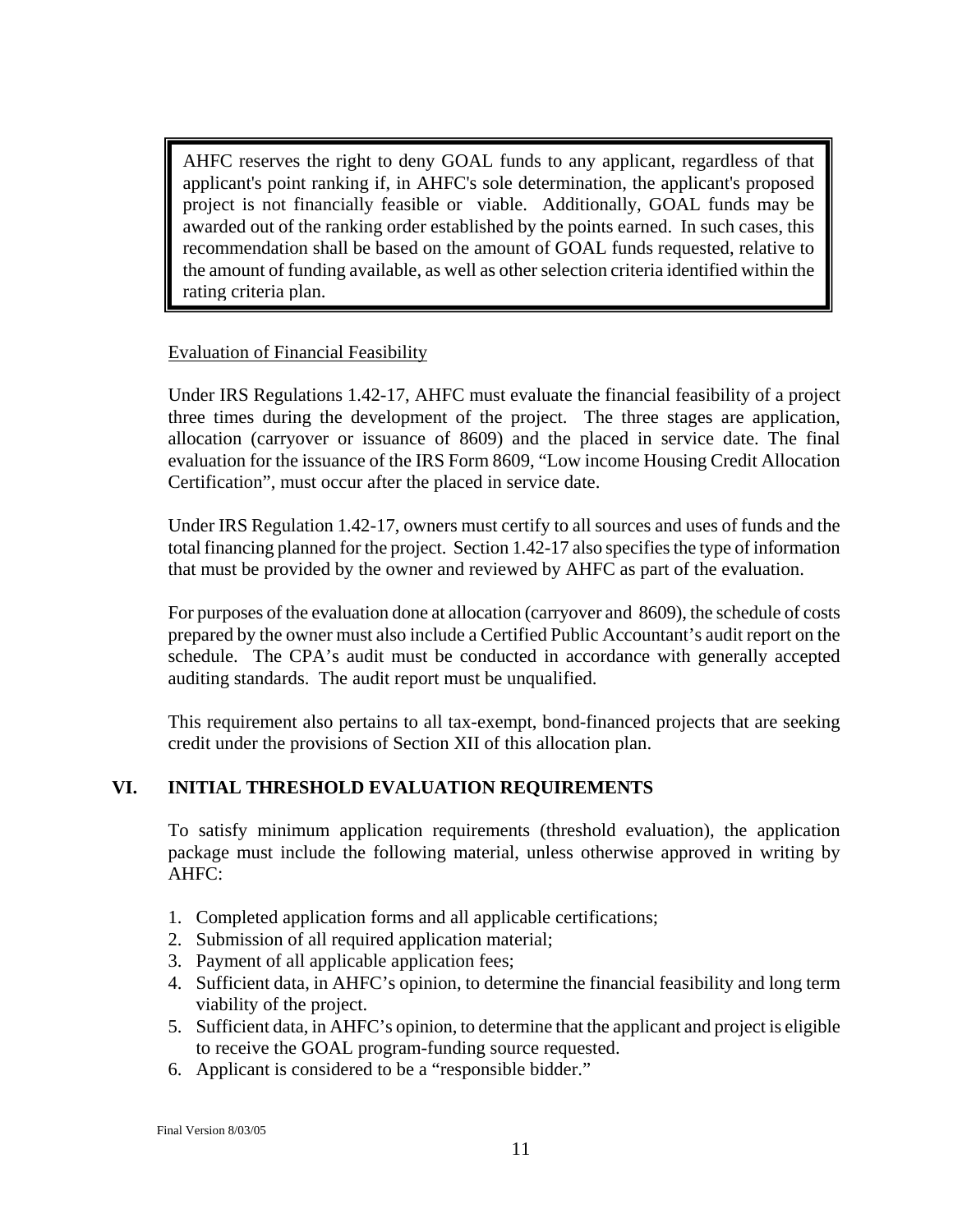<span id="page-11-0"></span>After receipt of this information AHFC will determine the financial feasibility of the project before submitting it to a review committee for final review and ranking. AHFC's feasibility review will examine, among other things, the ability of the project to support debt. If a project, in AHFC's opinion is not financially feasible or has the capacity to support enough debt so that GOAL program funds are not necessary, then the application will not be forwarded to the review committee for failure to pass the initial threshold evaluation.

#### **VII. APPLICATION AWARD PROCESS**

Each applicant will receive an "Intent to Award" for the proposed GOAL program funding awards upon AHFC's executive director/chief executive officer's approval (or amendment) of the recommendations made by the evaluation review committee. Applicants may appeal the funding decision in accordance with AHFC regulations (15 AAC 151.830, 15 AAC 151.220 or 15 AAC 154.060, as applicable). Subsequent to any appeals processes, AHFC will issue a notice of award to successful applicants.

## **VIII. APPLICATION RATING AND RANKING CRITERIA**

The following criteria and associated points will be utilized to rate and rank applications received for GOAL program funds:

#### **A (1). Project Serves The Lowest Income Tenants (Maximum 20 Points)**

Points will be awarded based on the percentage of units in the project which will be restricted to persons/families whose annual income does not exceed 50% of the area gross median income, exceeding the minimum percentage required under the most restrictive program in which funds are requested. Although the applicant may choose to set-aside (restrict) up to 100% of the project's units for low-income families, to encourage mixed-income developments, points will be awarded only up to a set-aside level of 75%.

#### Calculation Method

(Number of units set-aside – required number)  $x 20$ (Number of units in project \* .75)

#### **Example:**

A proposed project has 20 units, with a required set-aside of 5 units. The applicant chooses to set-aside an additional 10 units for families at 50% of the area median.

 $15-5/(20*.75) = .667\% \times 20 = 13.34$ 

The rent charged for these units shall not exceed the maximum rent that can be charged under the rental policies established for the program in which funds are requested and/or received. See the application form for instructions on how to calculate the points for this category.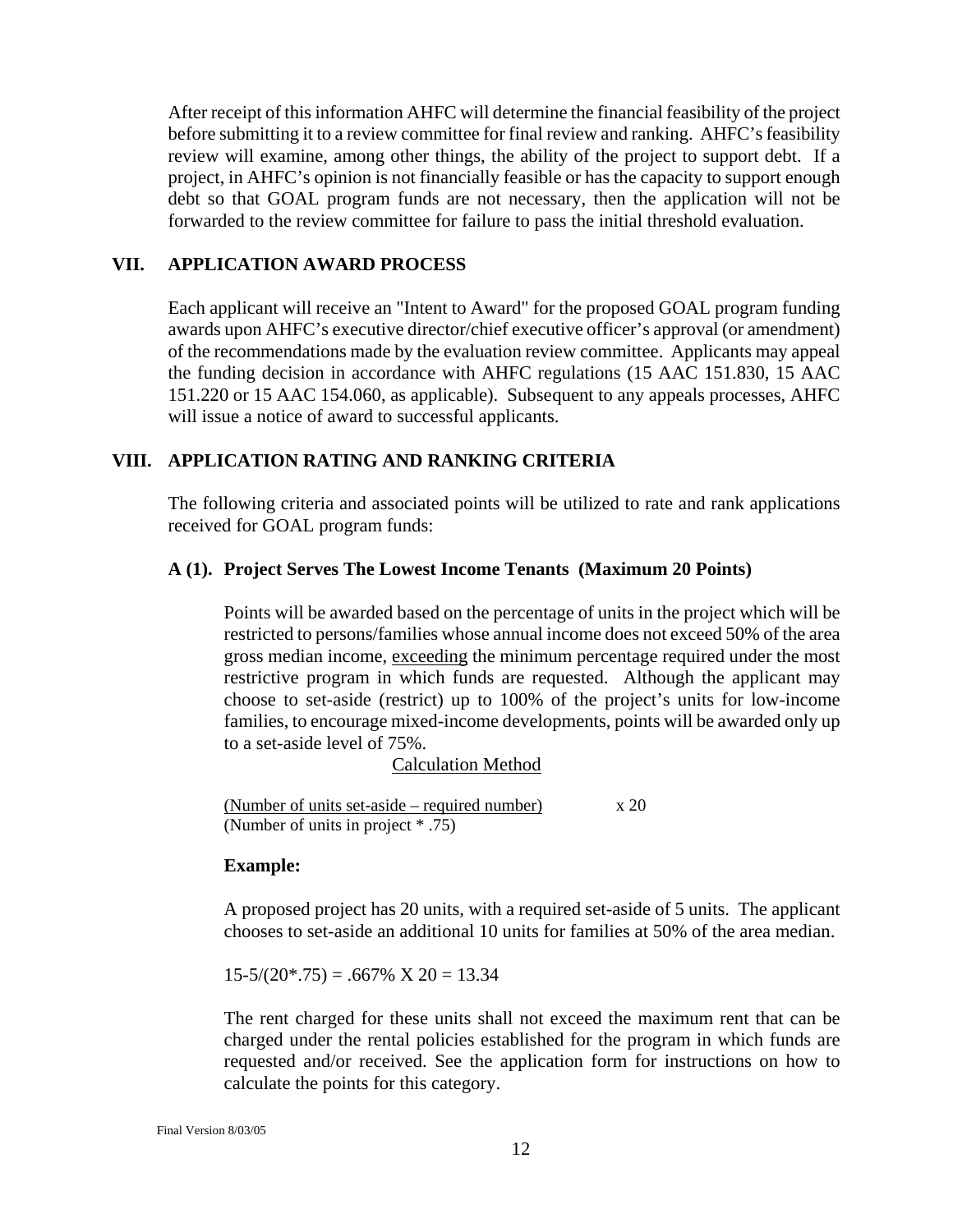#### <span id="page-12-0"></span>**A (2). Exemptions for Senior Citizens Housing Development Fund (SCHDF) Requests**

 Senior project applications which exclusively request SCHDF program funds will be rated in accordance with the rating criteria plan, excluding this criteria. Senior organizations must establish rental policies, i.e., affordable unit (restricted income and rent) versus market rate units, in accordance with the need in their area and their organizational principles.

Senior project applications which request, but are unsuccessful in obtaining HOME or LIHTC funds due to their ranking, will be grouped with the segregated SCHDFonly applications and scored in the same manner. However, such senior projects will be required to maintain the proposed set-aside level required under the HOME and LIHTC program, or higher level if proposed by the applicant, as the amount of development (subsidy) funds requested is directly related to the restricted rent levels which are proposed by the applicant.

## **B (1). Extended Low-Income Project Use (10 Points)**

Ten (10) Points will be awarded to applications that commit the project to an extended low-income use equaling 30 years. An extended use agreement or other similar agreement, as determined to be appropriate by AHFC, is required.

#### **B (2). Exemptions for Senior Citizens Housing Development Fund (SCHDF) Requests**

Senior project applications which exclusively request SCHDF program funds will be rated in accordance with the rating criteria plan, excluding this criteria.

## **C. Community Revitalization Projects Located in a Qualified Census Tract (5 Points**)

Five (5) points will be awarded to any project that is located in a Qualified Census Tract (as defined by HUD, under  $42(d)(5)(C)$ ) and is considered to contribute to a community revitalization plan (see definition of "community revitalization plan").

## **D. Supporting Development and Operation Data (Maximum 35 Points)**

Points will be awarded to applications based on the extent that application material supports the project's developmental and operational feasibility and viability. An application must receive at least 50% of the total possible points in this category to receive any funding under the GOAL program. Points will be awarded based on the following subcategories:

1. The degree to which development cost estimates are reasonable and are supported by a credible third-party bid $(s)$  and/or estimate $(s)$ . Examples include bids and/or cost estimates supplied by an architect, appraiser, materials supplier, etc. **(Maximum 10 Points).**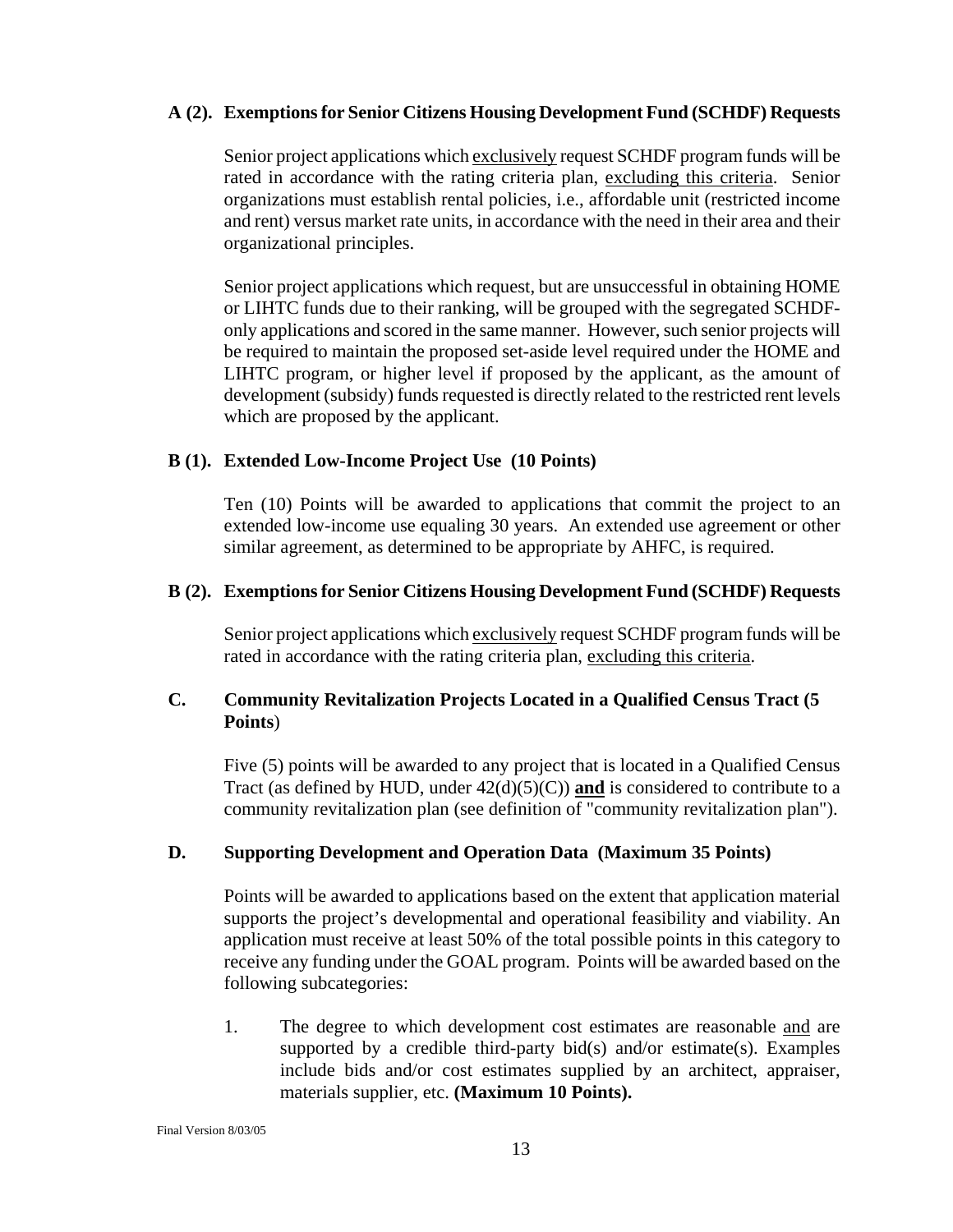- <span id="page-13-0"></span>2. The degree to which the project's operating, or "pro-forma", statement provides a reasonable estimate of all sources and amounts of project revenue, vacancy rates, operating expenses, debt capability, and reserves for replacements and repairs. To earn the maximum points in this subcategory, applicants must include credible, third-party support for the project's anticipated rents, vacancy rate, and operating expenses **(Maximum 10 Points)**.
- 3. The degree to which other proposed project funding sources have been confirmed by written documentation**(Maximum 10 Points)**.

In assessing this item, evaluation committee members will consider the following in the order of priority listed below:

- a. Whether written funding commitments have been provided;
- b. Whether a letter(s) of project and debt capability review by the permanent and construction lenders have been provided;
- c. Whether tax credit proceeds (if applicable) accurately reflect current tax credit market sale rates;
- d. Whether letters of interest from other proposed funding sources have been provided.
- 4. The project schedule and written development narrative demonstrates the applicant's understanding of housing development concepts, and presents reasonable assurances that the project can be successfully implemented within the proposed time frame **(Maximum of 5 Points)**.

#### **E. Project Leveraging, including "Matching" Contributions (Maximum 20 Points)**

Points will be awarded to applications providing a written commitment from additional funding sources to provide contributions to the project which leverage GOAL program funds, as well as those that qualify as "Match" in accordance with 24 CFR Part 92 (HOME Regulations). Contributed funds may not receive points in both the "leverage" and "matching" categories.

Applicants must include a written description of the proposed leverage and "match" contribution(s) and indicate at what point in time the "leveraged" and "matching" funds will be contributed to the project.

#### Calculation Method:

(Amount of "leverage" and "match" funds contributed divided by the total amount of GOAL program funds requested) X 20 (Maximum 10 Points for "leverage" funds; Maximum 10 Points for "match" funds).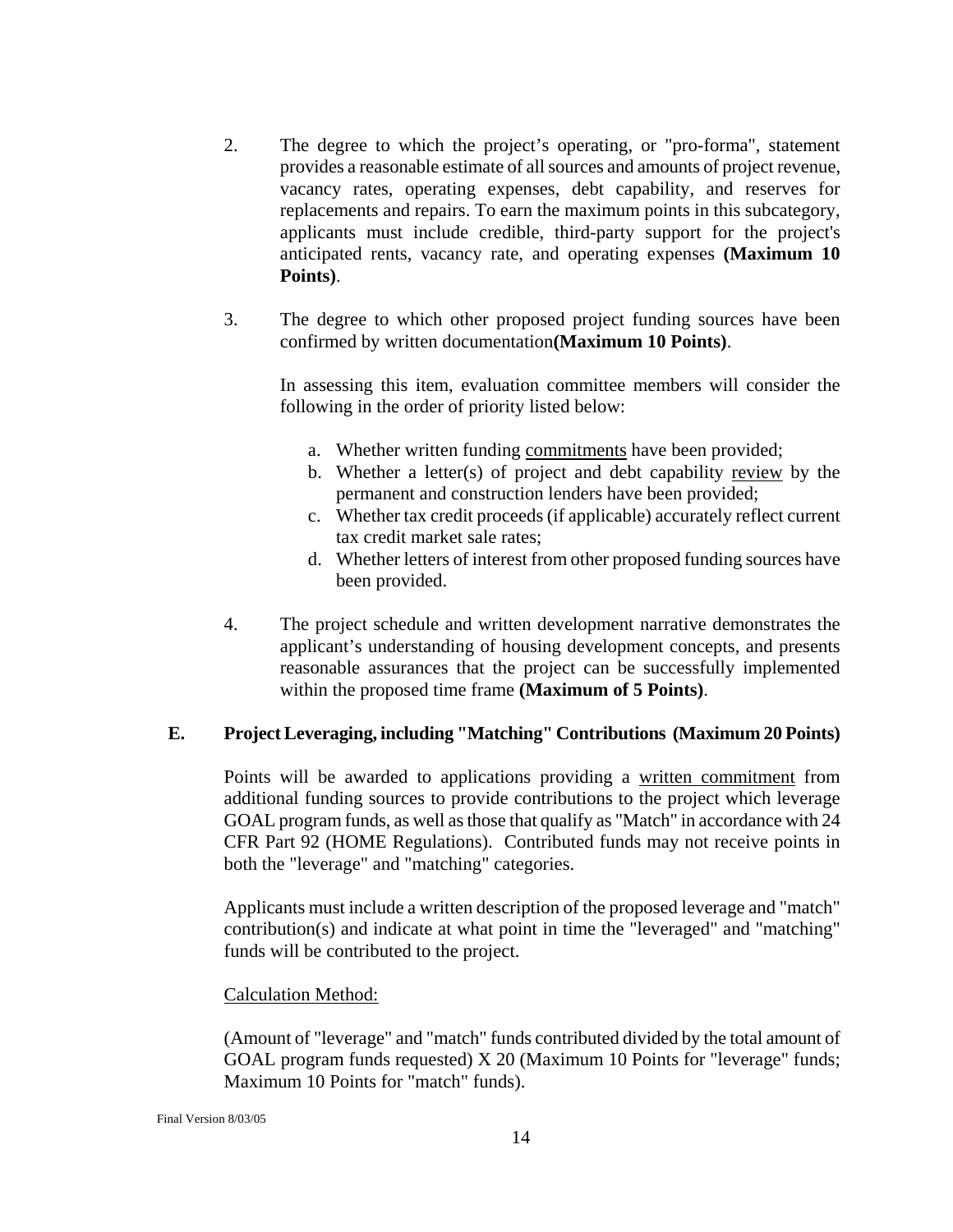<span id="page-14-0"></span>**Example:** An applicant requests \$200,000 in HOME funds and \$100,000 (annually, means \$1,000,000 over ten years) in LIHTCs. The applicant states (commits) that the following match contributions will be provided: abatement of local government property taxes for first ten years (NPV of \$55,000); Federal Home Loan Bank grant \$25,000; donated building materials (value of \$10,000). Total Matching contributions equal \$90,000; Additionally, the applicant states (commits) that the following leverage funds will be contributed: applicant cash contribution \$50,000; developer's deferred fee (secured by a deed of trust) \$50,000; applicant's land contribution (value of \$75,000). Total leveraged funds equal \$175,000.

In this example, the applicant would earn 1.75 points for matching contributions  $($90,000/[200,000 + $1,000,000])$  X 20; and 2.92 points for leveraged contributions  $($175,000/[200,000 + $1,000,000])X 20.$ 

#### **F. Applicant Characteristics (Maximum 10 Points)**

- 1. Points will be awarded, in accordance with the following schedule, to applications which document that:
	- i. The applicant, or developer hired by the applicant, has successful experience in developing and/or constructing similar type projects in Alaska. (Maximum 5 Points)

For this purpose, "successful" shall mean project development which was reasonably complete in accordance with the project's original projected budget, funding sources, and development schedule.

- ii. The applicant has previous rental housing ownership and/or management and operation experience. (Maximum 3 Points)
- iii. A tax-exempt organization or Regional Housing Authority is involved in the project on a regular, continuous, and substantial basis in both the development and operation of the project (must be recognized as a tax-exempt organization by the Internal Revenue Service) (2 Points).
- 2. At AHFC's discretion, ten (10) points will be deducted from the applicant's score in cases where the applicant, or the developer or development consultant hired by the applicant, has developed or is in the process of developing a prior GOAL funded project which has been determined through monitoring reviews by AHFC, HUD or other governmental agencies to be in violation of program criteria, rules or regulation, developed unsatisfactorily, or is significantly behind the development schedule which was originally proposed.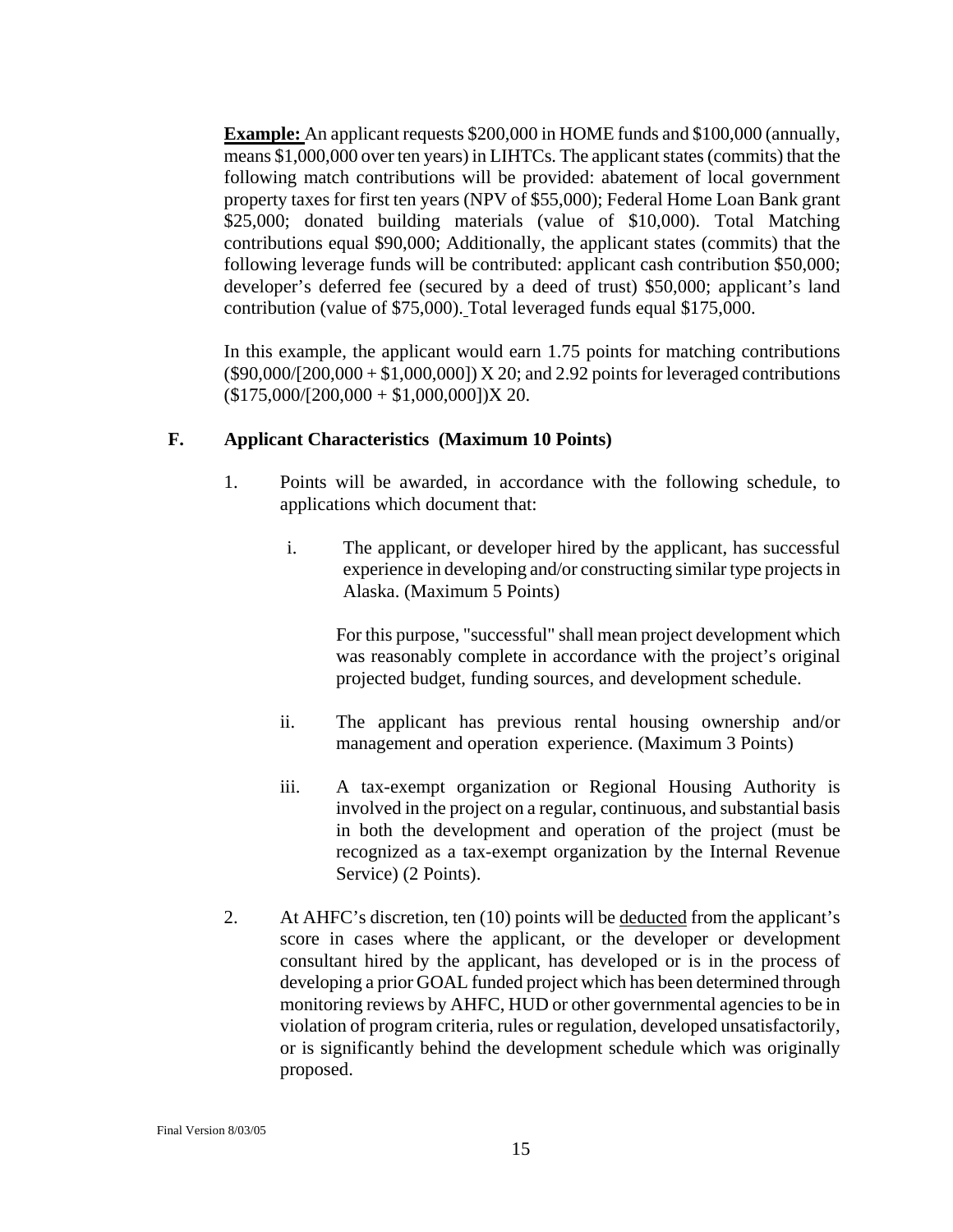<span id="page-15-0"></span> For the purposes of this criteria, an applicant is defined as the entity (including that entity's general partner) applying for the funds available under the subject NOFA. For instance, although the current applicant may be a limited partnership unique only to the proposed project, if in fact the general partner of the limited partnership is the general partner, limited partner, or sole owner of an earlier funded project which has been the subject of monitoring finding(s), points may be deducted from the current application.

#### **G. Need for the Proposed Project in the Local Area (Maximum 10 Points)**

A maximum of 10 points may be awarded to applications based on the applicant's documentation supporting the demand and need for the proposed type of rental housing in the subject's area. Documentation must support the demand and need for the type of units which are proposed, i.e., restricted income and market units, unit bedroom sizes, rent affordability, etc.

- 1. Community Support for the project as evidenced by written letters of support from the local government, community council(s), and non-profit organizations located in the project area whose clients will likely benefit from the project. (Maximum 5 Points)
- 2. Number of Similar Properties Located in the Area. For this criteria, "similar" is defined as rental housing sharing the same or virtually the same project characteristics, i.e., senior independent housing, senior assisted living, transitional housing for homeless persons, special needs housing for mentally or physically challenged persons, or standard rental housing restricted to low income families. "Area" is defined as local government jurisdiction in which the project is proposed. (Maximum 5 Points)

Points will be assigned as follows:

| No other similar projects in the immediate area:      | 5 Points |
|-------------------------------------------------------|----------|
| Two or fewer similar projects in the immediate area:  | 1 Point  |
| More than two similar projects in the immediate area: | 0 Points |

## **H. Project Characteristics (Maximum 7 0 Points)**

Points will be awarded to applications that exhibit certain desired characteristics in accordance with the following:

## **1. Number of Units Equipped for Persons with Physical Disabilities**

Number of units which are equipped in **excess** of the minimum number required by federal fair housing law, state or local law, or specific program requirements. Applicants must explain the difference between what is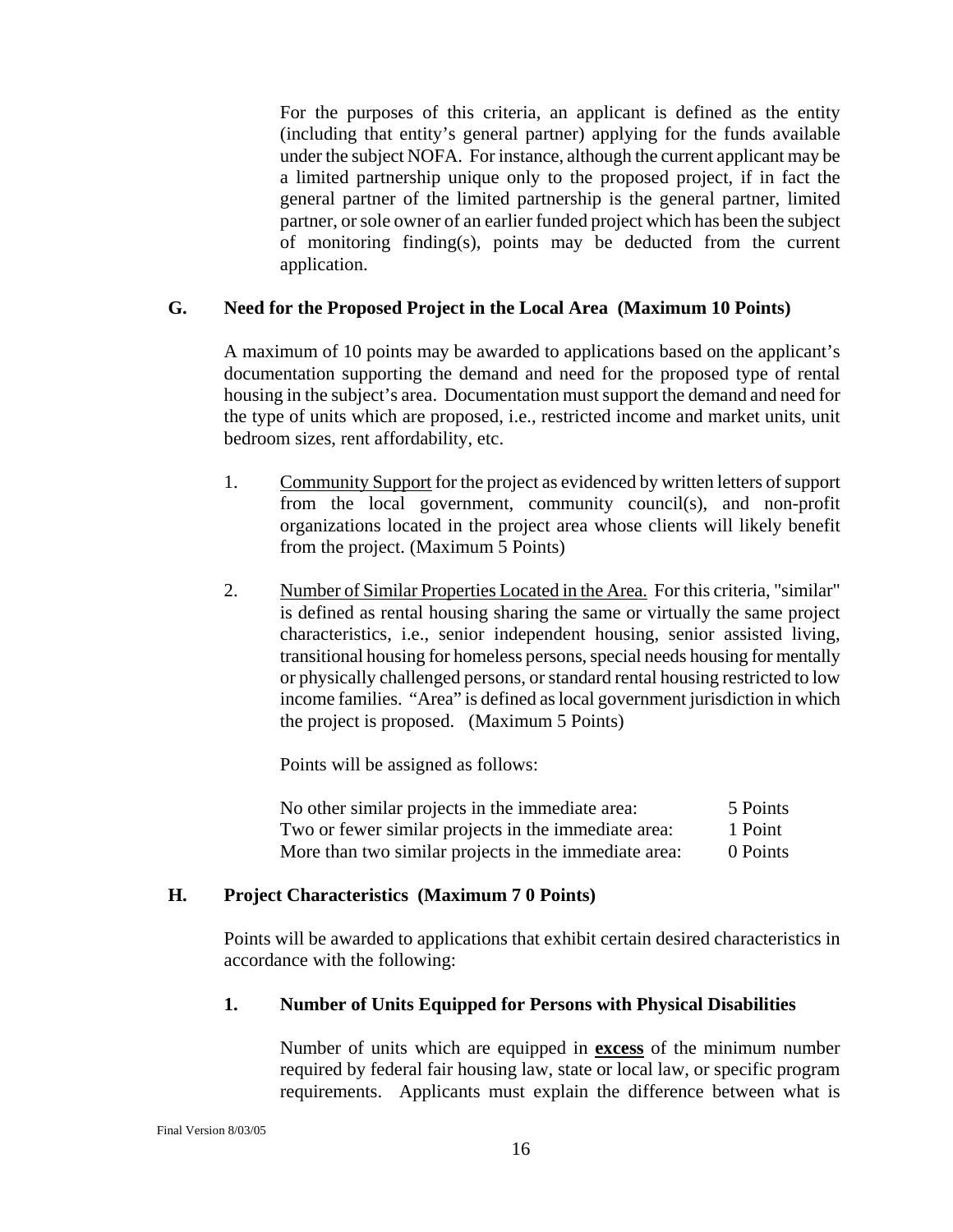<span id="page-16-0"></span>required and what is proposed. **(Maximum 10 Points)**

#### Calculation Method:

(Number of additional equipped units/[total number of project units minimum required number of equipped units]) X 10

 To receive points in this criteria, the units must be constructed or rehabilitated to the applicable standard required by the specific program under which funds are requested, i.e., Fair Housing Act (all programs); Section 504 requirements (HOME), or if specific program requirements do not apply, to the standard established in the Americans with Disabilities Act (all common areas).

**Example:** A 10-unit project which was required to have 2 equipped units as a result of program requirements, but which committed an additional 3 units to equipped standards, would receive 3.75 points  $(3/(10-2) \times 10)$ . 10 points would be earned if all 8 additional units were adapted to the standards (8/(10- 2) X 10).

**"Equipped" means** all the requirements of an accessible unit have been satisfied plus the unit is equipped with grab bars, roll-under counters, bathrooms with roll-in or seated shower stalls or tubs, and other applicable equipment for persons with hearing or vision disabilities. In addition, if funded with HOME funds, projects must also meet any additional requirements under **Section 504 of the Rehabilitation Act of 1973**.

All projects must meet the requirements of the following laws:

- a. Americans with Disabilities Act
- b. U.S. Fair Housing Amendments Act of 1989
- c. Alaska Statute AS 18.80.240
- d. Local Government Ordinances

#### **2. Projects which Principally Serve Special Needs Populations (15 Points)**

For this purpose, "principally" shall mean projects in which no less than 50% of the project units are restricted to persons/families qualifying as a "special needs" person/family. Except in the case of housing for senior citizens which must be designated as "senior only" and meet one of the three exemptions for "seniors-only" housing in the U.S. Fair Housing Amendments Act of 1989.

A "Special Needs" person or family consists of one or more of the following: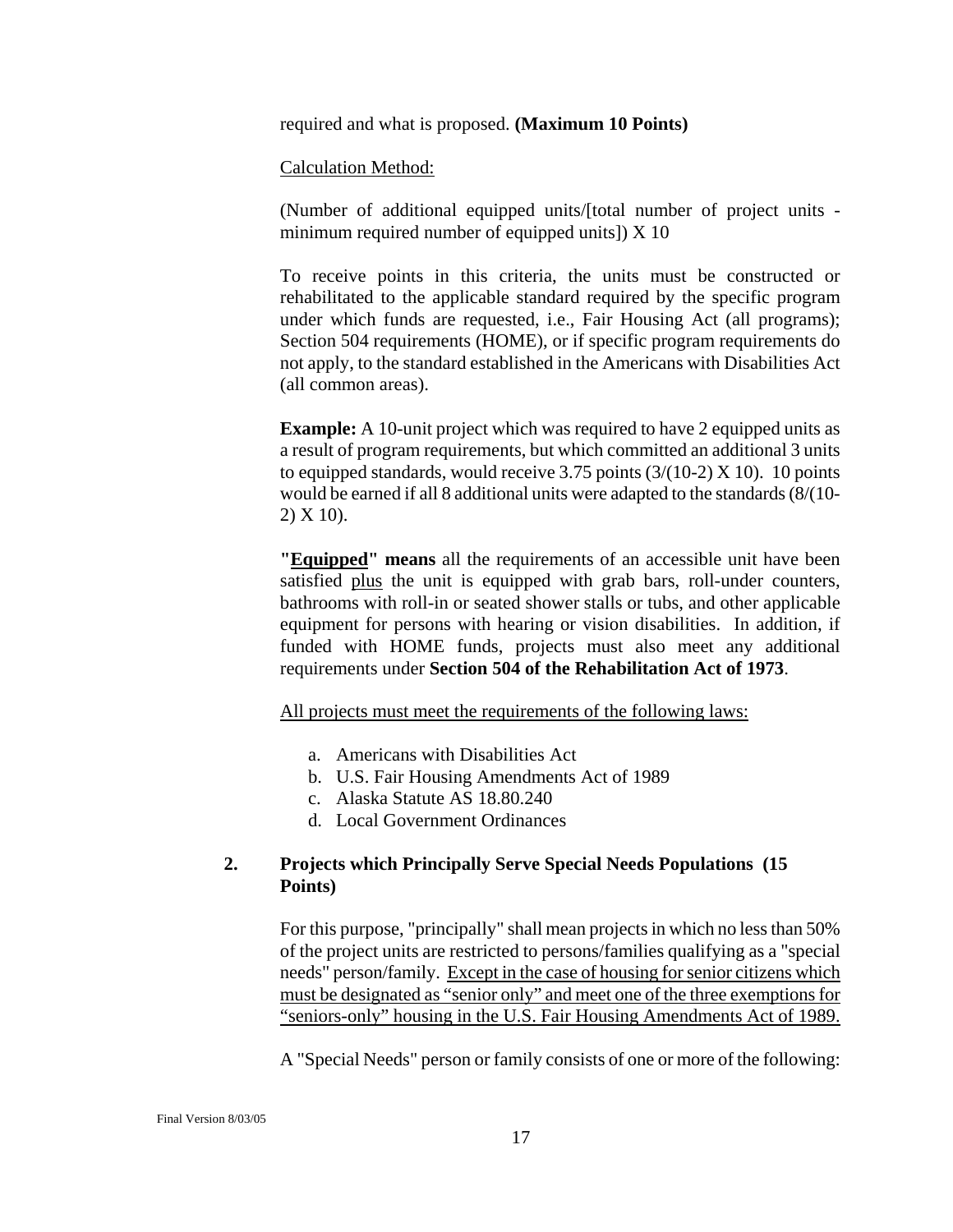- <span id="page-17-0"></span>i Senior citizens (must meet definition in Fair Housing Act Amendments of 1989);
- ii. Persons with a mental or physical disability;
- iii. Persons/families whose annual income does not exceed 30% of the area median income, as determined by HUD, adjusted for family size;
- iv. Homeless persons (may include persons "overcrowded" as defined by AHFC).

#### **3. Availability of Larger Units for Households with Children (Maximum 10 Points)**

Points will be awarded to applications based on the percentage of units in the project with two or more bedrooms, according to the following rating scale:

Percentage (%) of total Units with 3 or more bedrooms X 10 points.

**Example:** A 10-unit project in which 8 of the project's units contained three, four or five bedroom units and the remaining units were effiency or onebedroom units would receive 8 points (80% X 10 points).

#### **4. Size of Rehabilitation Project (Maximum 5 points)**

Points will be awarded to based on project size, according to the following:

| Project Size | Points Earned |
|--------------|---------------|
|--------------|---------------|

#### **For acquisition with rehabilitation, or rehabilitation:**

| 35 units or more  | 5 Points |
|-------------------|----------|
| 17 - 34 units     | 3 Points |
| 16 or fewer units | 1 Point  |

#### **5. Use of Existing Housing as Part of a Community Revitalization Plan (5 Points)**

If a proposed project for acquisition and rehabilitation or rehabilitation-only, is considered to be part of a local community revitalization plan, then five (5) points will be awarded (see definition of "community revitalization plan").

#### **6. Projects Intended for Eventual Tenant Ownership (5 Points)**

For any project that is designed and operated so that the units will be eventually sold to the tenants, five (5) points will be awarded. In order to receive points in this category, applicants must provide documentation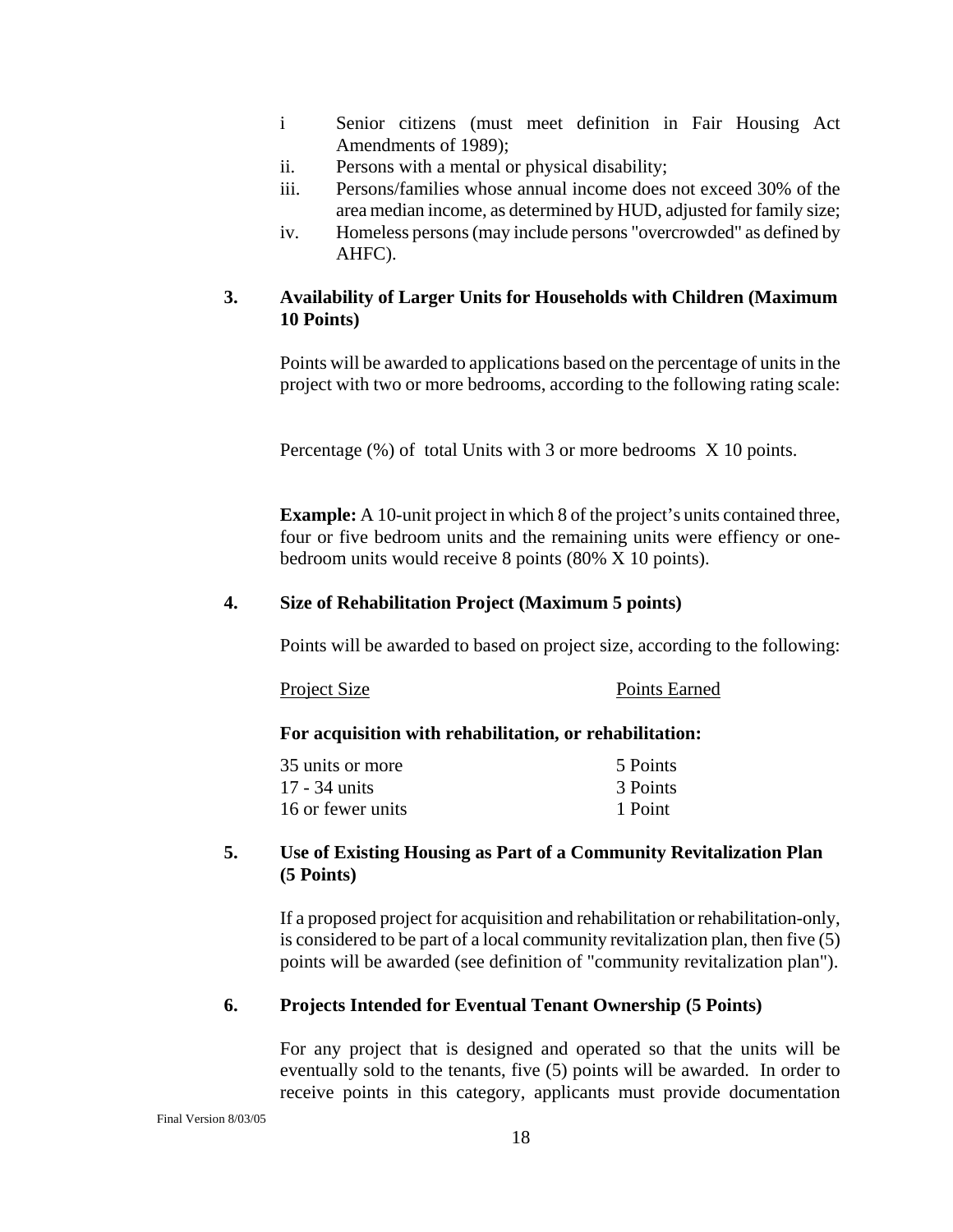<span id="page-18-0"></span>showing a comprehensive plan for tenant home ownership counseling which includes maintenance techniques for the home. In addition, the sponsor will agree to place resale restrictions on the units, as determined to be appropriate by AHFC.

#### **7. Project Design (Maximum 10 points)**

Up to ten (10) points may be awarded to applications for the appropriateness of the project's design for the intended tenant population (i.e. families with children, special needs, transitional housing, etc.). At a minimum, the project's design must be consistent with the following three guidelines:

- 1. No T1-ll, board and batten, or similar type of wood siding may be used on any exterior wall surfaces.
- 2. All projects targeting families must have a recreation area on-site for children which is designed and equipped with age appropriate equipment.
- 3. All projects must meet the State thermal energy standard (BEES) which includes recording a PUR 101.

A minimum of three of the project's features must be considered "unique" before more than 50% of the points can be given in the Project Design category.

Unique features may include but are not limited to, the following:

- a. Units with large square footage;
- b. common areas features including recreation areas, community rooms, computer labs, and/or space for other space for other tenant services,. etc.;
- c. layout of buildings on the site in a manner that contributes to the concepts of defensible space, less density and retention of natural vegetation;
- d. development of tenant storage facilities
- e. energy efficient design that will exceed the State of Alaska Building Energy Efficiency Standard, will require engineer certification that project exceeds standard;
- f. service enriched housing which incorporate substantive social services which are appropriate to the tenant population, on an ongoing basis;
- g. projects which provide a long-term commitment to incorporate rental assistance subsidies to low income tenants. For instance, subsidies available through the Rural Development Loan Program, or through tribally designated entities use of Native American Housing Assistance and Self Determination Act (NAHASDA) funds.
- h. Project design that meets the definition of "universal design" as defined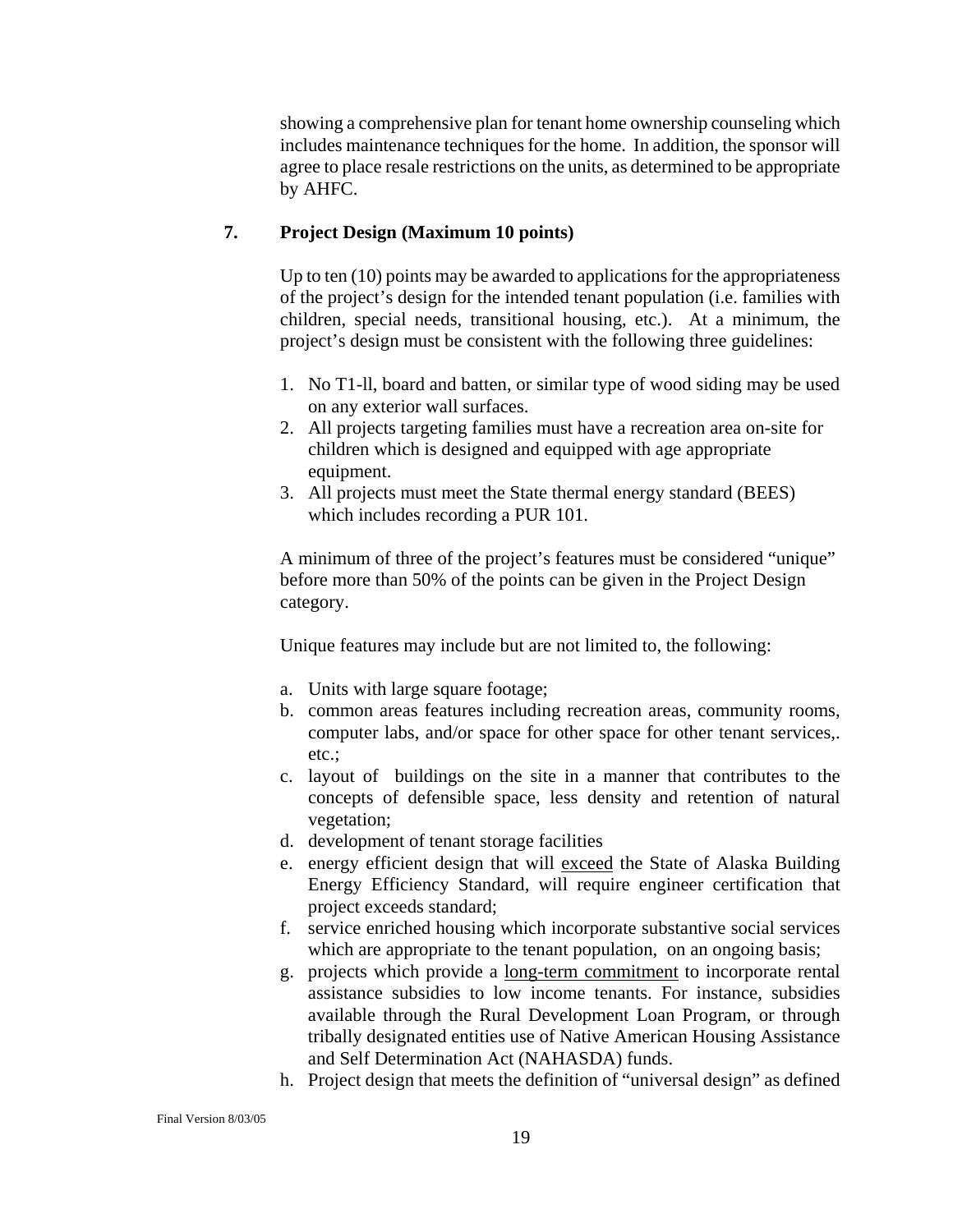on the Center for Universal Designs' housing checklist (available from AHFC).

i. High speed Internet access provided at no charge to the tenants of the project.

## <span id="page-19-0"></span>**8. Preference in Occupancy for Homeless Families (Maximum 5 points)**

Five (5) points will be awarded to any applicant that commits to giving a preference to homeless families (including single individuals) in the tenant selection process for a GOAL funded project. "Homeless" is defined in the Definitions section of this Plan.

## **I. Project Location (15 Points)**

Fifteen points will be awarded to applications in which the project will be located in a rural area. A rural area is defined as a community with a population of 6,500 or less that is not connected by road or rail to Anchorage or Fairbanks, or with a population of 1,600 or less that is connected by road or rail to Anchorage or Fairbanks and at least fifty (50) statute miles outside of Anchorage or twenty-five (25) statute miles outside of Fairbanks. In this definition, "connected by road" does not include a connection by the Alaska Marine Highway System, or access through a foreign country.

## **J. Public Housing Waiting Lists (4 Points)**

Four (4) points will be awarded to applications that contain a **written commitment** to give priority to households on waiting lists for subsidized housing. A commitment means establishing gross rents below the "Fair Market Rent" limits established by the U.S. Department of Housing and Urban Development **AND** establishing a referral relationship with the local office of AHFC and the local Indian Housing Authority. Applicants must describe how a referral relationship will be achieved.

In accordance with federal law, LIHTC and HOME funded projects may not refuse to lease to a holder of a certificate of family participation under the Section 8 Existing Voucher Program (Housing Choice Voucher) or to a holder of a comparable document evidencing participation in a HOME tenant-based assistance program because of the status of the prospective tenant as a holder of such certificate, voucher, or comparable HOME tenant-based assistance document.

## **K. Job Training Program (Maximum 10 Points)**

Up to 10 points may be awarded to an applicant committing to operate a job-training program, targeting low- and moderate-income families, during the construction of the project. The trainees must be prepared for meaningful employment opportunities after the program is completed. Apprenticeship training in a recognized trade union is one example. If an applicant receives points in this category (even if less than 10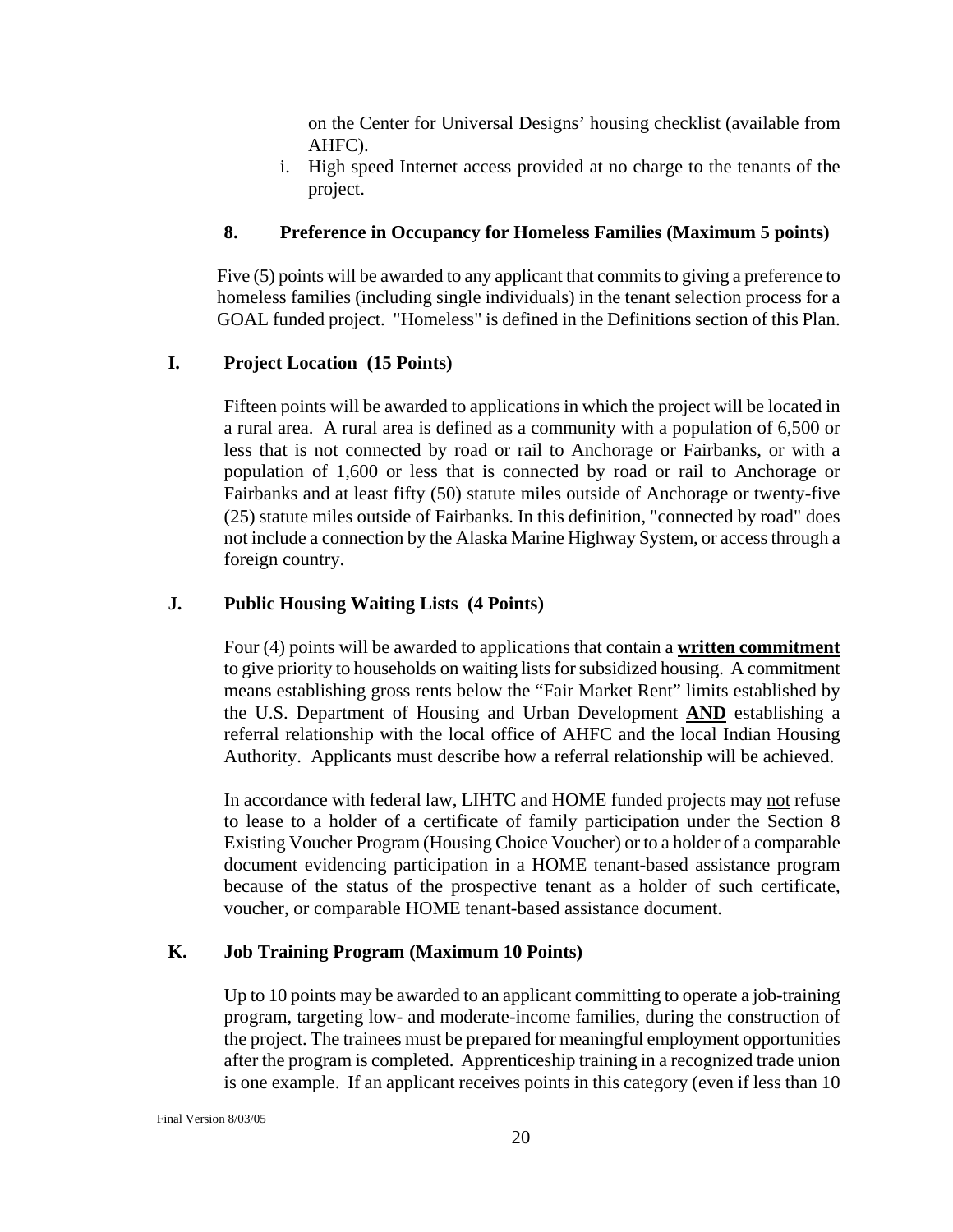<span id="page-20-0"></span>points), but fails to implement the training program, AHFC will recapture any reservation or funding commitment made from GOAL program funds.

Applicants must provide letters of financial commitment for program operation, and signed memorandums of agreement between the project owner, the contractor, the training organization, and any other parties involved. **No points** will be awarded under this category without firm written commitments, and a detailed summary of the program which specifies the goals and objectives for the program, the number of training positions, the target group of people, how the program will be funded, the skills learned by the trainees, the duration of the training and what future employment opportunities will be available to trainees.

## **IX. PROJECT CHANGES AND NON-COMPLIANCE WITH RATING CRITERIA AFTER AWARD**

- A. AHFC will not approve any project changes pertaining to rating criteria that would modify the order in which applications were ranked during the rating process. For requested changes which would not affect the ranking order, AHFC will consider such changes only if there is substantive reason(s), in AHFC's opinion, to believe that in not approving the change, the financial feasibility of the project will be compromised.
- B. All project characteristics proposed by the applicant become part of the extended use agreement (LIHTC program) or deed restriction (HOME & SCHDF programs) which are recorded on a funded project. Failure to meet any of these requirements which are incorporated in to the extended use agreement or deed restriction is a considered a violation of this award plan (Qualified Allocation Plan for LIHTC). Such violations are considered reportable to the Internal Revenue Service (LIHTC program) as non-compliance, or in the case of HOME & SCHDF program funds (and not corrected in a timely manner), are events which may cause AHFC to demand repayment of the HOME and/or SCHDF program funds.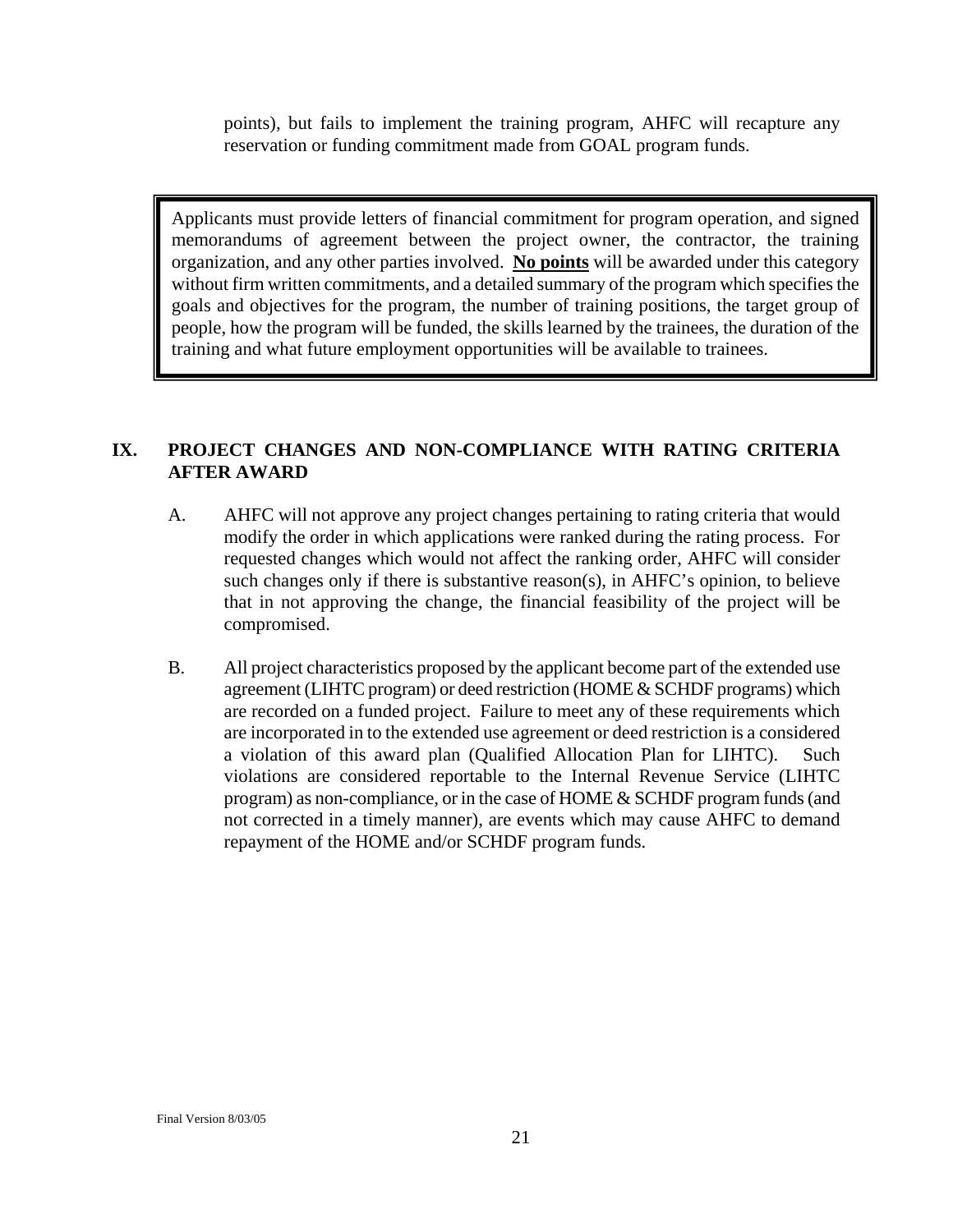#### <span id="page-21-0"></span>**X. RATING AND RANKING CRITERIA SUMMARY**

| <b>Evaluation Criteria</b>                                                                                                                                                                                                                                                                                                                                                                                                                                      | <b>Maximum Points</b> |
|-----------------------------------------------------------------------------------------------------------------------------------------------------------------------------------------------------------------------------------------------------------------------------------------------------------------------------------------------------------------------------------------------------------------------------------------------------------------|-----------------------|
| Project Serves The Lowest Income Tenants<br>А.                                                                                                                                                                                                                                                                                                                                                                                                                  | 20                    |
| Extended Low-Income Project Use<br><b>B.</b>                                                                                                                                                                                                                                                                                                                                                                                                                    | 10                    |
| C.<br>Community Revitalization Projects Located in a<br><b>Qualified Census Tract</b>                                                                                                                                                                                                                                                                                                                                                                           | 5                     |
| D.<br>Supporting Development and Operation Data                                                                                                                                                                                                                                                                                                                                                                                                                 | 35                    |
| Project Leveraging and "Matching" Contributions<br>Е.                                                                                                                                                                                                                                                                                                                                                                                                           | 20                    |
| F.<br>Applicant Characteristics                                                                                                                                                                                                                                                                                                                                                                                                                                 | 10                    |
| G.<br>Need for the Project in the Local Area                                                                                                                                                                                                                                                                                                                                                                                                                    | 10                    |
| Project Characteristics:<br>H.<br>Number of equipped units for persons with disabilities (10)<br>1.<br>Serving Special Needs Populations (15)<br>2.<br>3.<br>Availability of Larger Units for Households with Children (15)<br>Tenant Ownership (5)<br>$\overline{4}$ .<br>5.<br>Use of Existing Housing as Part of Community Revitalization Plan (5)<br>Size of Rehabilitation Project (5)<br>6.<br>Project Design (10)<br>7.<br>Homeless Preference (5)<br>8. | 70                    |
| I.<br>Project Location                                                                                                                                                                                                                                                                                                                                                                                                                                          | 15                    |
| J.<br>Public Housing Waiting List Preference                                                                                                                                                                                                                                                                                                                                                                                                                    | $\overline{4}$        |
| Κ.<br><b>Job Training Program</b>                                                                                                                                                                                                                                                                                                                                                                                                                               | 10                    |
| <b>TOTAL POINTS POSSIBLE</b>                                                                                                                                                                                                                                                                                                                                                                                                                                    | 209                   |

Projects that do not receive a minimum of one third  $(1/3)$  of the total possible points and at least 50% of the points available in criteria "D", based on the ranking by the review committee, will not be considered for funding under any of the programs covered by this rating and award plan. Points in the "Serving Areas Receiving Declarations of Disasters" category do not count towards the minimum threshold number of points. The projects may be re-submitted for review in subsequent funding rounds.

## **XI. PROJECT COST AND FUNDING LIMITATIONS**

The following cost limitations shall apply in determining a project's eligible basis, and the resulting amount of GOAL program funds that may be awarded. These cost limits shall not be exceeded unless substantive evidence, acceptable to AHFC, is supplied by the applicant to justify higher cost limitations.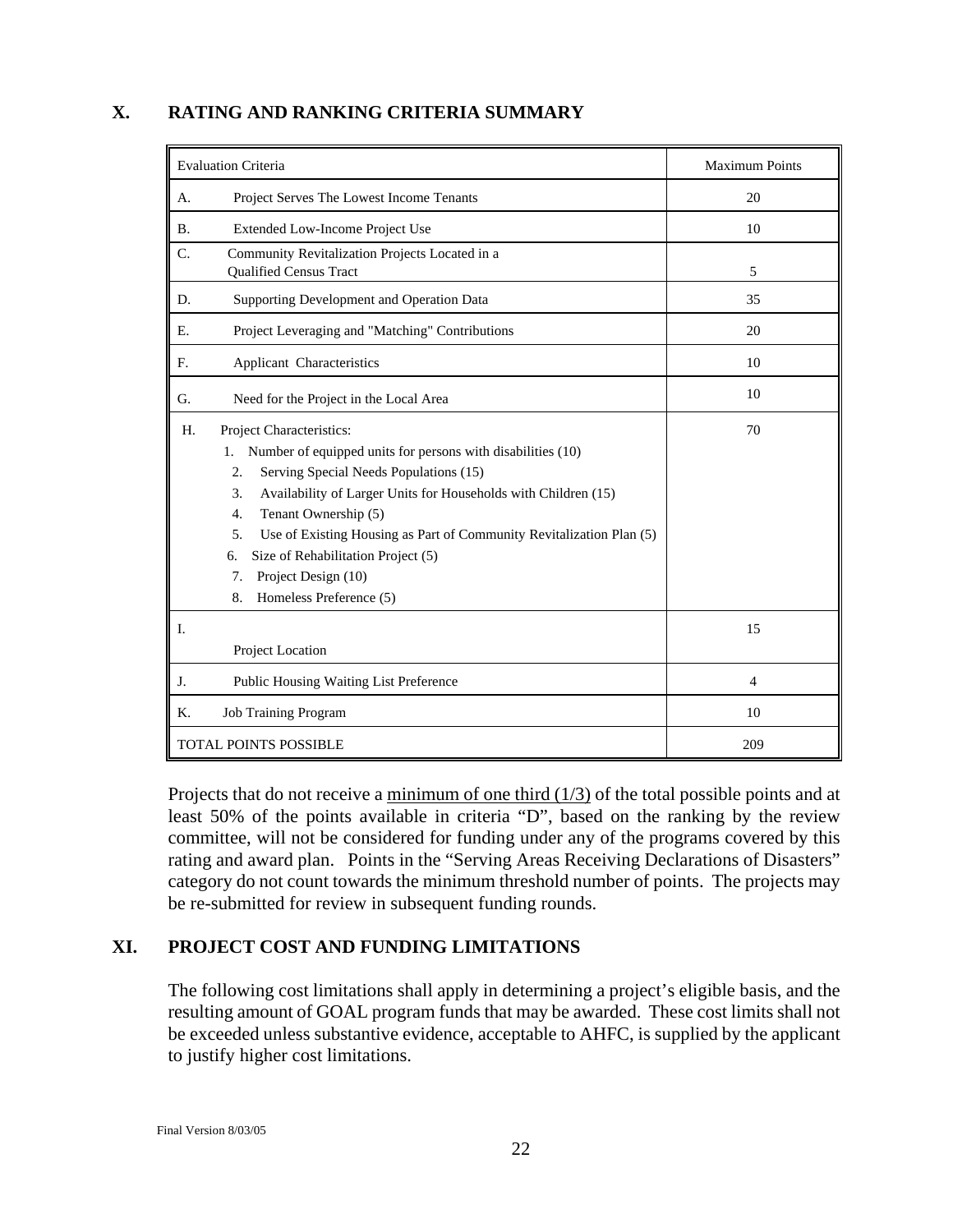<span id="page-22-0"></span>A. Total Development Costs Limits (HUD 221(d)(3 and 4) Limits for Alaska):

The total development cost (total project cost minus cost of land) per unit will not exceed the HUD 221 (d)(3) mortgage limits by bedroom size unless substantive evidence (in AHFC's sole opinion) is presented to justify allowing an exception. Please consult the AHFC website [www.ahfc.state.ak.us](http://www.ahfc.state.ak.us/) ("download" section) for the most recent HUD 221 (d)(3) limits.

B. Developer/General Contractor Fees and Costs:

The maximum gross developer and contractor fee/overhead charged to the development may not exceed the amounts specified in the following table. Where an identity of interest exists between the developer, contractor, consultants or any other party to the development, the maximum developer and/or contractor fee may be further reduced to an amount determined to be appropriate by AHFC. AHFC may also may reduce any fee that, in AHFC's opinion is higher than is justified for the project. Exceptions will be considered only if significant evidence is provided which suggests that the project is of a nature that warrants such higher fees.

| Development Type                                                    | Maximum Gross Developer<br>Fee/Overhead* | <b>Maximum Gross</b><br>Contractor Fee/<br>Overhead** | General<br>Requirements<br>$***$    |
|---------------------------------------------------------------------|------------------------------------------|-------------------------------------------------------|-------------------------------------|
| New Construction                                                    | 15%                                      | 10%                                                   | 10%                                 |
| Acquisition with<br>Rehabilitation or<br><b>Rehabilitation Only</b> | $15\%$ of<br>Rehabilitation<br>Cost      | $10\%$ of<br>Rehabilitation<br>Cost                   | $10\%$ of<br>Rehabilitation<br>Cost |
| <b>Acquisition Only</b><br>(HOME & SCHDF<br>Programs only)          | $5%$ of<br>Acquisition<br>Cost           | 0%                                                    | $0\%$                               |

\*The maximum fee/overhead must be calculated against the total development cost of the project, net any payments to the developer or related parties. \*\* The maximum fee/overhead and general requirements is calculated against total construction cost.

Please refer to the program policy and procedures guide for the definitions of general requirements, and builder/contractor profit and overhead.

#### C. Consultant Fees and Cost of Intermediaries

All payments made to consultants or other intermediaries who are performing tasks normally performed by a developer, are considered development overhead charges and must be included in the maximum 15% allowable for the developer fee and overhead.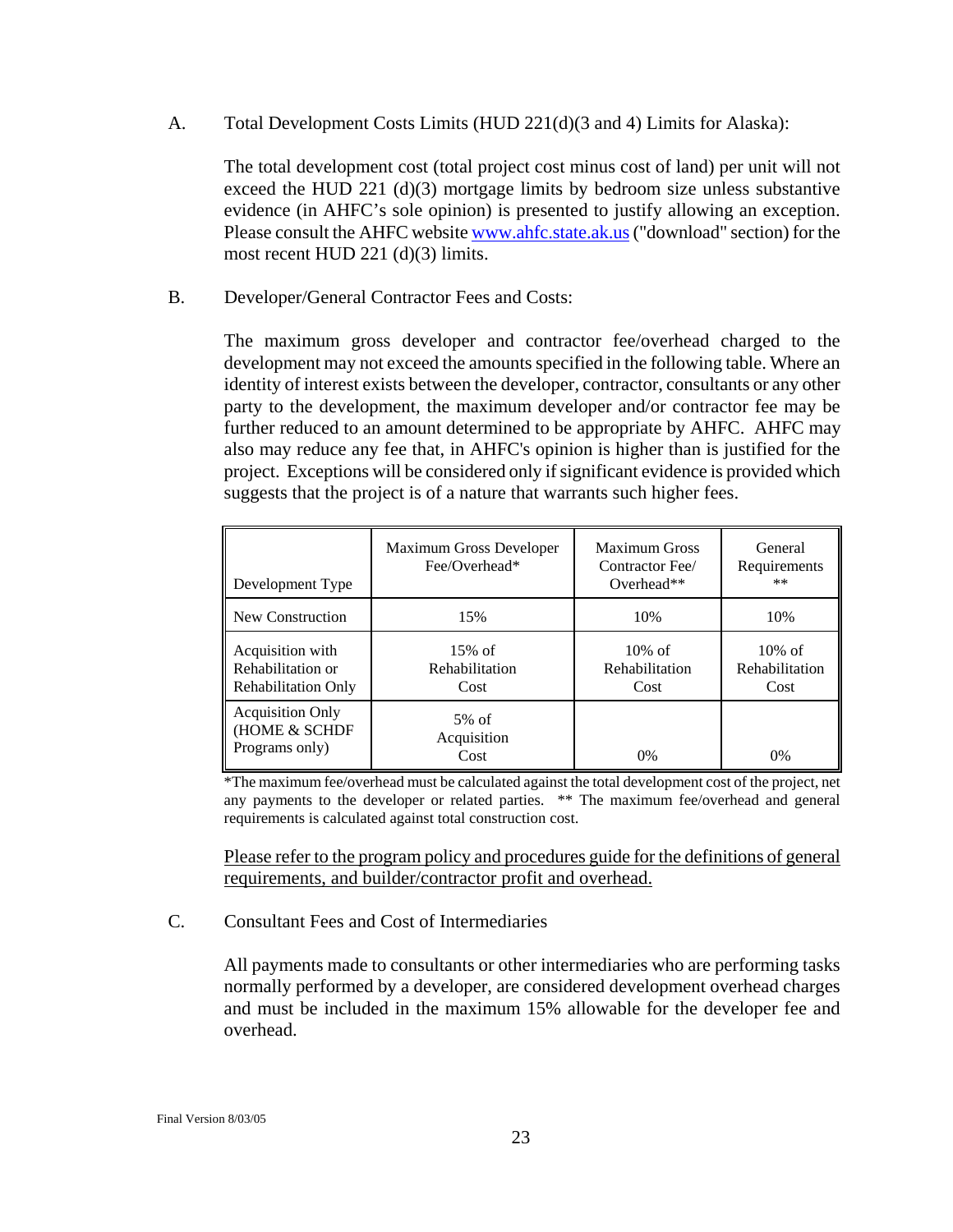#### <span id="page-23-0"></span>D. Operating Reserves

Operating reserves that are funded with proceeds from the GOAL program are limited to an amount up to one year of the projects' total operating expenses, not including replacement reserves. This limitation may be waived at AHFC's discretion if it is considered to be in the best interests of the project or the GOAL program.

#### E. Replacement Reserves

 All projects funded with GOAL funds will be required to maintain a \$300 per unit/per year replacement reserves for capital expenses (roof repair, boiler replacement, etc.). The replacement reserve account must be jointly controlled by the project owner and AHFC or some other secondary lender. This requirement will be subordinate to any terms or conditions placed on loan or grant financing associated with the project.

F. HOME Rental Development Funds

 There is a limit of \$675,000 per project for HOME funds. To receive HOME rental development funds, a minimum of 40% of the residential rental units in the development must be set-aside for families at or below 50% of the median income, adjusted for family size.

G. Limitations on SCHDF Project Funding

 For grant requests over \$500,000, the underwriting analysis performed by AHFC for determining the recommended amount of senior housing grant funds will be based on analysis of the debt carrying capacity of the project. AHFC will use the underwriting criteria for its multi-family loan program to determine the potential amount of debt the project could support. Project income will be estimated by using the HUD established Fair Market Rent for the geographic location. The maximum SCHDF award will be the difference between the estimated debt capacity (loan amount) and total development costs*.* 

H. Minimum Rehabilitation Costs

Under the LIHTC program, there is a minimum rehabilitation cost. The rehabilitation costs must be the greater of \$15,000 per unit or 10% of the "adjusted basis" of the building and must consist of work items that are more than just cosmetic in nature and include only physical items. Soft costs and financing costs may not be used to calculate the minimum rehabilitation cost.

I. Limit on LIHTC Allocations

The amount of credit that one project may receive is limited to an amount that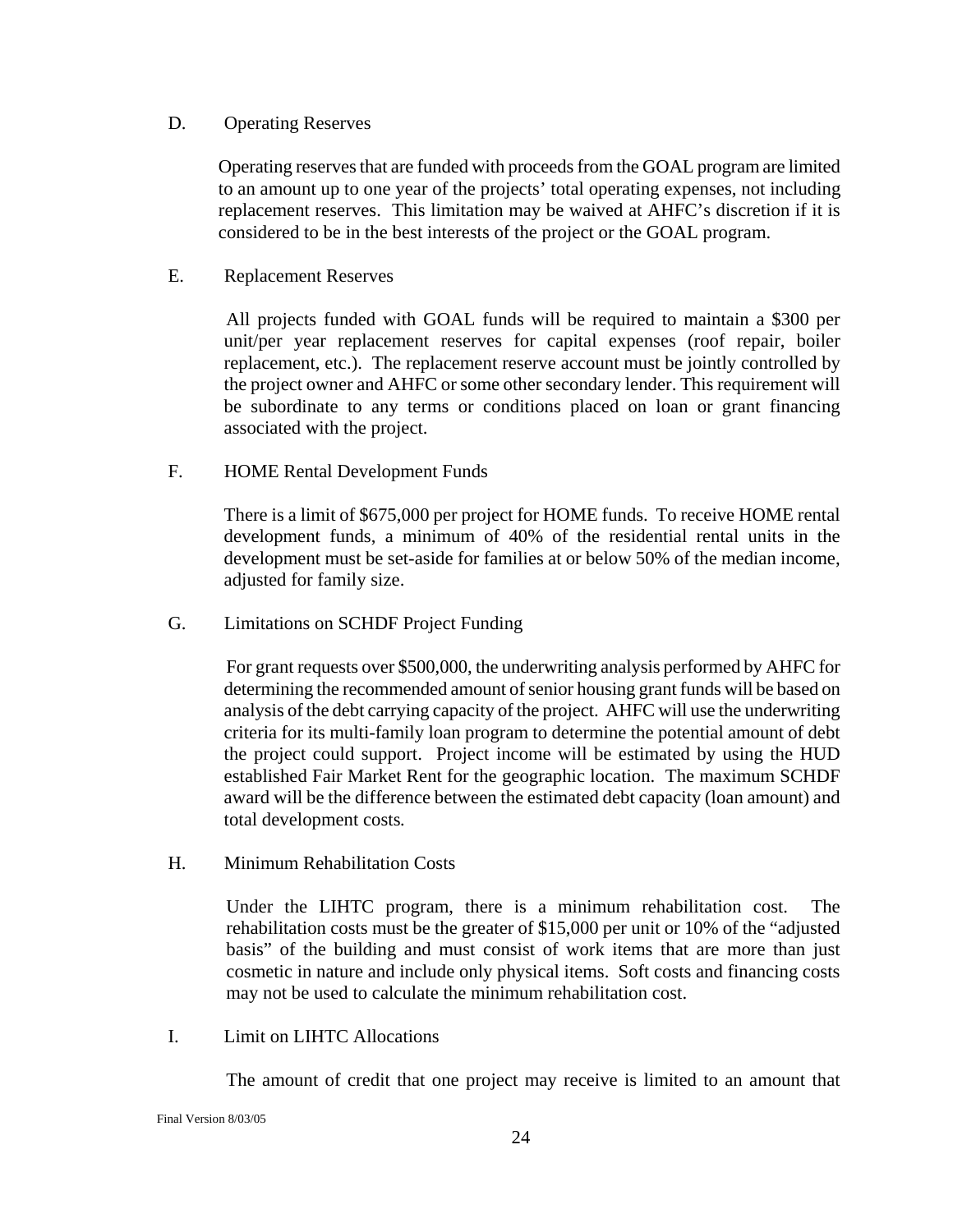<span id="page-24-0"></span>produces tax credit proceeds up to 50% of the total development cost of the project. This limit applies at the time of application. If credit proceeds are increased as the result of a higher than estimated credit price, those extra proceeds are not bound by this limit.

Exceptions to this limit are:

- 1. If the project has more than 50% of the units targeted towards populations with special housing needs, as defined in this document.
- 2. If the project is 100% set-aside for senior citizens households as defined under the U.S. Fair Housing Act or AHFC statutes and regulations.
- 3. If the project remains in compliance with the LIHTC program for 30 years and the owner waives the right of resale under Section 42 (h)(4)(II). In the case of projects intended for eventual tenant ownership, the period of affordability after year 15 will be maintained through a resale agreement after the exercising the tenant's first right of refusal to acquire a unit under Section  $42(i)(7)$ .

## **XII. ALLOCATION OF TAX CREDITS TO PROJECTS FINANCED WITH TAX-EXEMPT BONDS EXCEEDING 50% OF TOTAL PROJECT COSTS**

Applicants may apply to AHFC for LIHTCs that are obtained automatically with the use of tax-exempt bond financing on a project. To be eligible for these "non-competitive" credits, more than 50% of the project costs must be financed with bonds that are exempt from taxes under the IRS Code (tax-exempt bond issue). The bonds must be issued subject to Alaska's private activity bond volume cap. Additionally, the project must be considered eligible for LIHTCs under Alaska's Qualified Allocation Plan (Rating and Award Criteria), including the minimum threshold requirements and points criteria.

All requirements of the competitive tax credit program pertain to the non-competitive program, including all application, processing and monitoring fees and the requirements regarding feasibility and viability.

## **XIII. COMPLIANCE MONITORING FOR SCHDF AND HOME**

The SCHDF and HOME program have separate monitoring requirements that are not required under IRS statutes to be incorporated into this allocation plan. The compliance requirements for these programs are detailed in the policy and procedures manual for the GOAL program and in a compliance manual available from AHFC.

## **XIV. COMPLIANCE MONITORING PLAN FOR LIHTC PROJECTS**

(a)(1)(A) **Monitoring Authority** - All projects -placed in service- since the 1986 enactment of the Low-Income Housing Tax Credit Program, are subject to monitoring for compliance with the rules and regulations of 26 U.S.C. Section 42.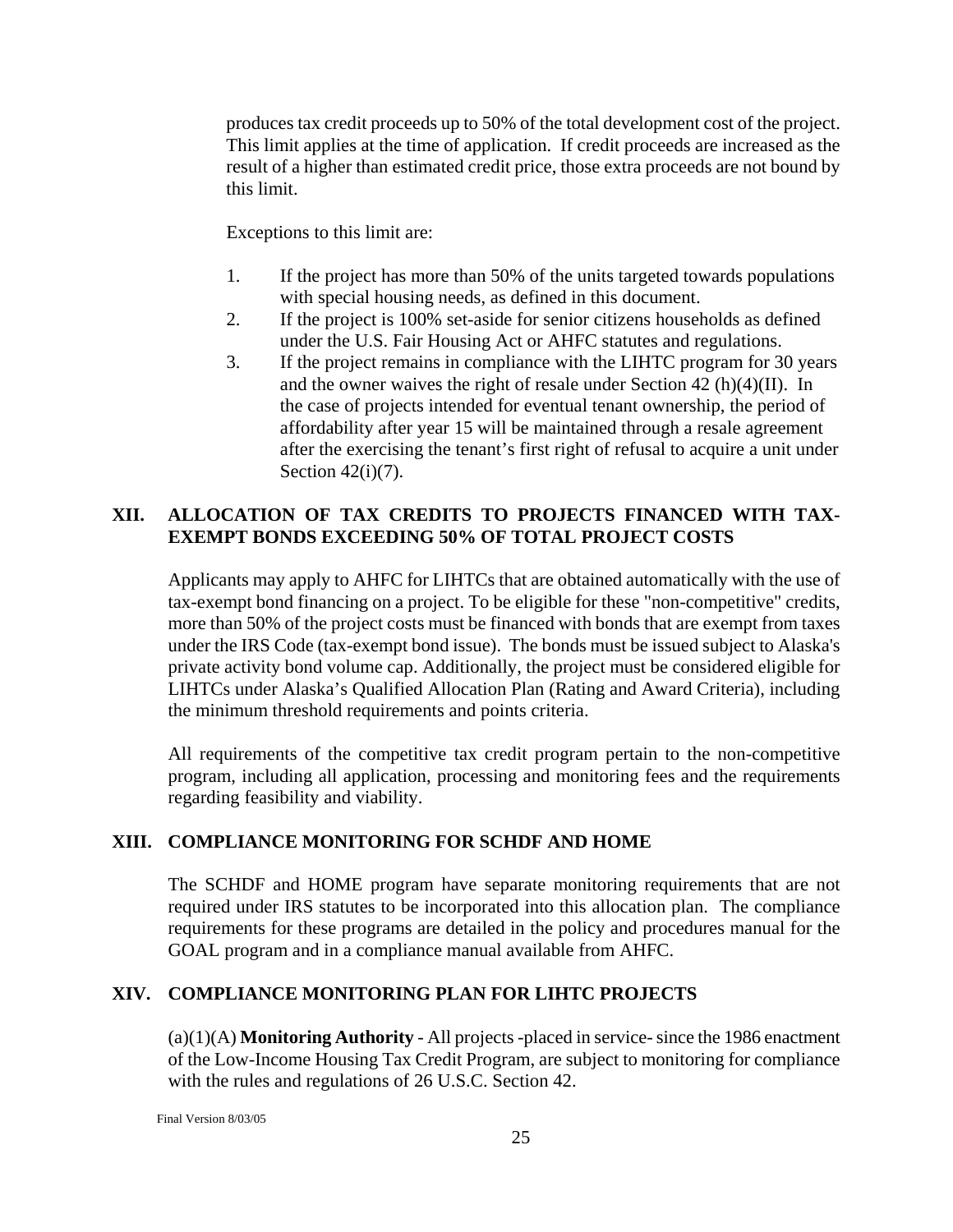(B) Compliance monitoring of all tax credit projects will be conducted by the AHFC, in accordance with the procedures outlined below. The Corporation's obligation to monitor for compliance with the requirements of Section 42 does not make the Corporation liable for an owner's noncompliance.

(C) The areas to be reviewed for compliance shall include, but are not limited to:

- i. Tenant income qualifications, calculations and appropriate supporting documentation.
- ii. Gross rent payments and any components of the gross rent figure (including utility allowances, optional and non-optional charges).
- iii. The project rental history of the low-income and market rate units.
- iv. Certifications made by the Owner during the application process regarding project design and other building characteristics (e.g. accessibility for people with disabilities, use of non-residential space, etc.) that are part of the restrictive covenant recorded on the property.
- vi. The annual amount of eligible basis, the applicable fraction claimed for the property and compliance with habitability standards.
- vii. Affirmative marketing efforts
- viii. Fair housing compliance
- ix. Occupancy rules contained in Section 42
- x. Building code violation reports

(b)(1) **Record Keeping** - The owner of a project receiving a credit allocation shall maintain project records (A - R, below) for six years past the due date (with extensions) for filing the federal income tax return for that year. **The records for the first year of the credit period must be retained for at least six years beyond the due date (with extensions) for filing the federal income tax return for the last year of the compliance period of the building.**

The records must include, but are not limited to, the following:

(A) the total number of residential rental units in the project (including the number of bedrooms and square footage of each residential rental unit);

Final Version 8/03/05 (B) the percentage of residential rental units in the building that are low-income units;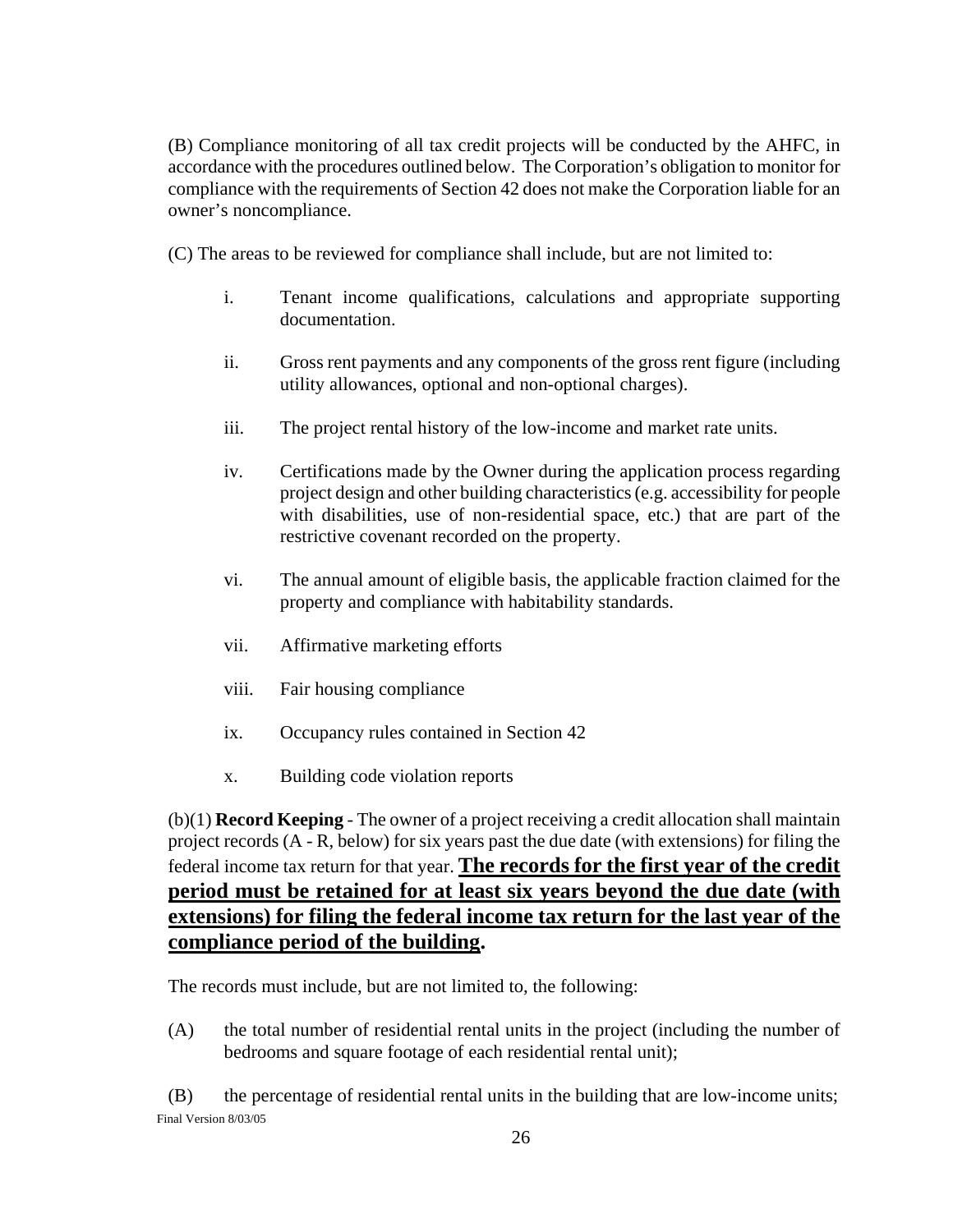- (C) the rent charged on each unit in the project, including the utility allowance amount used and the method of calculation;
- (D) the project rental history of all units and information that shows when and to whom the next available units were rented;
- (E) annual income certifications for each low-income tenant and sufficient documentation to prove that annual income was calculated in a manner consistent with the requirements of Section 8 of the U.S. Housing Act of 1937;
- (F) the character and use of the non-residential portion of the building(s) within the project (common areas, etc.) if included in eligible basis;
- (G) the number of occupants in each low-income unit;
- (H) the eligible basis and qualified basis of the building at the end of the first year of the credit period; and if in the following years the project has received additional federal funds reducing the eligible basis of the building(s);
- (I) evidence that supports any of the project characteristics the Owner may have certified to, in his/her application for tax credits, to receive points in the ranking process;
- (J) evidence supporting that the project Affirmative Marketing efforts are on going and directed towards the correct tenant population;
- (K) evidence supporting that the project complies with the Fair Housing Act and does not discriminate in the provision of housing;
- (L) evidence that the project has in place procedures to ensure compliance with the occupancy rules regarding full time students under the LIHTC program; and
- (M) documentation detailing all building code violations and corrections noted within the prior 12-month period of time.
- (N) Reserve Funds and any expenditures allowed under the reserve requirements.
- (O) Annual accounting of Property Tenant Unit Vacancies
- (P) Optional and Non-optional Charges to tenants.
- (Q) Household demographic characteristics (HUD Form # 40097 or similar).
- (R) Other Documents and data as required.

Final Version 8/03/05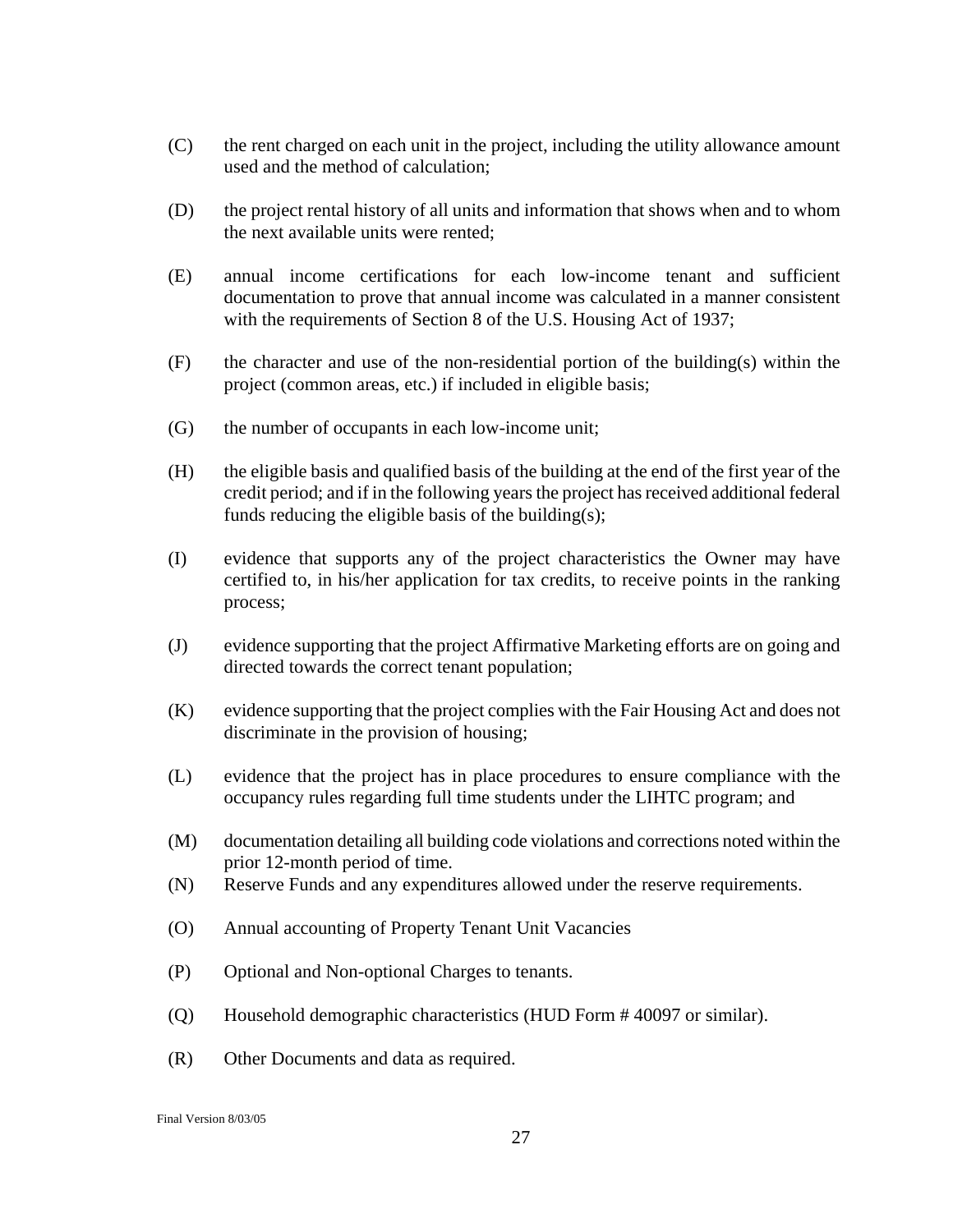*(2)* **Corporation Record Retention** - The Corporation must retain the records and certifications used to review the projects for compliance, for three years after the end of the calendar year in which it receives them. If non-compliance is found, records and certifications related to that specific compliance review must be retained for 6 years beyond the filing of the IRS Form 8823.

(c)(1)(A) **Monitoring Review Procedures** - Upon request from the Corporation, the owner of the subject project shall submit project information required by the Corporation to complete a monitoring review. The required information is detailed in section (b)(1)(A-R), above. After receipt of the information described in section  $(b)(1)(A-R)$ , the Corporation will review the documentation for compliance with 26 U.S.C. Section 42. The Corporation shall notify the owner within 15 working days of the completion of the review, as to the result of the initial review. If additional information is required by the Corporation to complete its review, the owner shall respond within 10 working days. A \$25 per day late fee will be assessed on owners who do not submit the requested compliance information within the deadlines established by the Corporation. Failure to respond will be considered noncompliance with program criteria and will be reported to the IRS.

(B) Monitoring Review Schedule – In the first year of the credit period, 100% of the tenant files and 20% of all units in the project will be reviewed during an on-site visit. Every third year there after, a minimum of 20% of all units in the project will be reviewed during an onsite visit. Annually, a compliance documentation review will take place. The following items will be submitted to the Internal Audit department for review:

- i. Owners Certificate of Compliance
- ii. Project History or Unit status Report
- iii. Rent Roll
- iv. Utility Allowances
- v. Affirmative Marketing Plan
- vi. Building Violation Reports
- vii. LIHTC Allocation Certificates (IRS Forms 8586, 8609, and 8609A)
- viii. Student Household Statement
- ix. Household Characteristics Form (HUD Form 40097 or similar)
- x. Vacancy Summary
- xi. Optional and Non-optional tenant charges
- xii. Common area description
- xiii. Replacement Reserve Fund

AHFC reserves the right to visit any project on an annual basis if the prior year's performance was determined to be less than satisfactory.

(C) Inspections - The Corporation has the right to perform audits which may include site inspections on any tax credit project during the full term of the agreed-upon extended use period or thirty (30) years, whichever is greater. The extended-use period is established an agreement, which is recorded as a restrictive covenant when the project is placed in service. The focus of the inspection(s) will include, but not be limited to, those items referred to in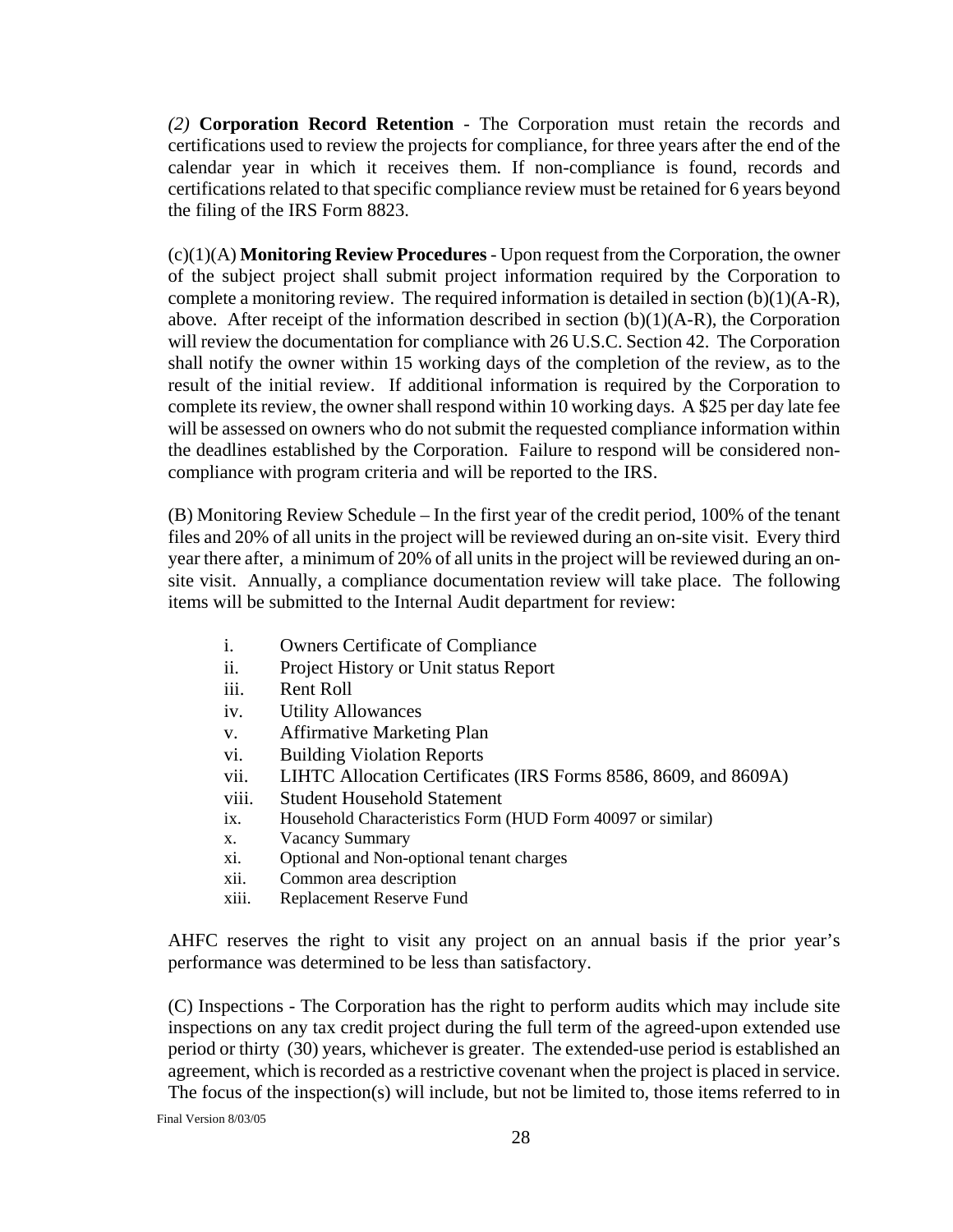#### $(a)(1)(C)$  and  $(b)(1)(A-R)$ , above.

- i. For New Buildings physical inspections will be conducted on at least 20% of the property's LIHTC-eligible units.
- ii. For Existing Buildings physical inspections will be conducted on at least 20% of the property's LIHTC-eligible units every three years.

(D) Required Certifications - In addition to the required information referred to in subsection (b)(1)(A-R) above, owners of tax credit projects shall submit annual certifications attesting to compliance with the requirements of Section 42, under penalty of perjury. The owner shall also certify that the residents of the low-income facilities were informed of the Corporation's right and intent to review tenant income certifications for compliance with Section 42 and the procedures of this section.

(E) Exceptions For Federally Subsidized Projects *-* Projects financed under USDA, Rural Development's Section 515 program (RD), or receiving rental assistance through HUD's Project Based Section 8 Program, may submit the same tenant income certification forms to the Corporation, as are required by the RD or HUD.

(d)(1)(A) **Calculating Family Income** - All families living in the designated low-income units of a building receiving tax credits must be income qualified. Owners of tax credit projects shall use the guidelines established by the Internal Revenue Service for projecting annual family income.

(e)(1)(A) **Notification of Non-Compliance** - If the Corporation does not receive the required certifications, is denied access to income certification forms, support documents, or rent records for any tenant family or unit, or finds general non-compliance with the requirements of Section 42, the owner will be immediately notified of the violation, in writing, and the time period for correcting it.

(B) Correction Periods - An owner shall have sixty (60) days from the date of the notice of non-compliance to correct the finding, except in the case of a missed certification where the cure period is 10 working days. For non-compliance found regarding health and safety issues, an Owner shall have no more than 24 hours from the hour of finding to correct the deficiency.

(C) IRS Notification - The Corporation will notify the Internal Revenue Service (IRS) of a finding of non-compliance within 45 days of the end of the correction period, regardless if the finding was corrected. The Corporation will also notify the IRS of instances of noncompliance that it becomes aware of that may have occurred prior to January 1, 1992.

(f)(1)(A) **Monitoring Fees** - An annual fee will be charged to all projects for compliance monitoring. The monitoring fee shall be established by the Corporation and reviewed on a yearly basis to ensure it adequately covers the administrative cost of monitoring.